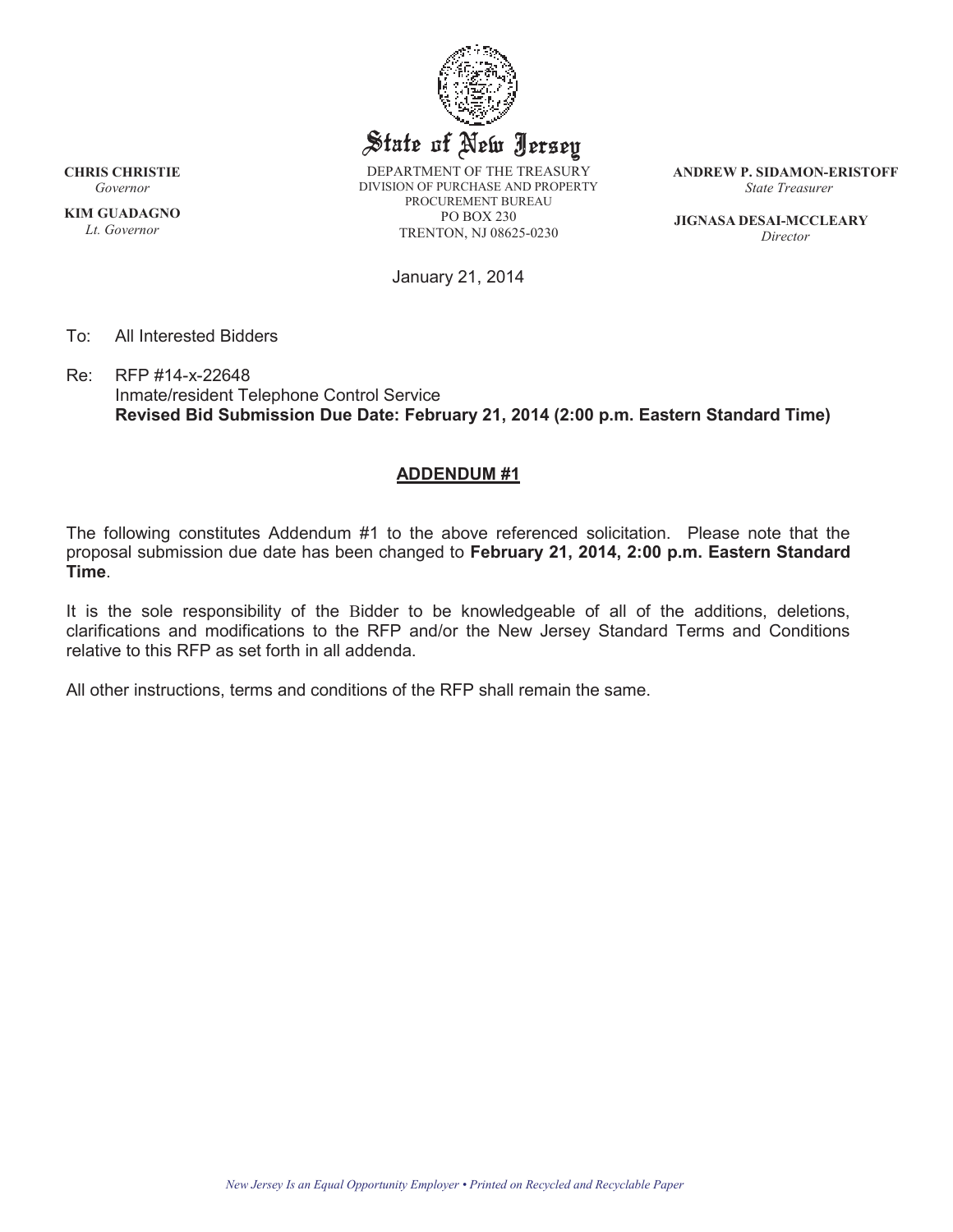

**KIM GUADAGNO** *Lt. Governor*

DEPARTMENT OF THE TREASURY DIVISION OF PURCHASE AND PROPERTY PROCUREMENT BUREAU PO BOX 230 TRENTON, NJ 08625-0230

**ANDREW P. SIDAMON-ERISTOFF** *State Treasurer*

**JIGNASA DESAI-MCCLEARY** *Director*

February 12, 2014

To: All Interested Bidders

Re: RFP #14-x-22648 Inmate/resident Telephone Control Service **Revised Bid Submission Due Date: March 21, 2014 (2:00 p.m. Eastern Standard Time)**

## **ADDENDUM #2**

The following constitutes Addendum #2 to the above referenced solicitation. Please note that the proposal submission due date has been changed to **March 21, 2014, 2:00 p.m. Eastern Standard Time**.

It is the sole responsibility of the Bidder to be knowledgeable of all of the additions, deletions, clarifications and modifications to the RFP and/or the New Jersey Standard Terms and Conditions relative to this RFP as set forth in all addenda.

All other instructions, terms and conditions of the RFP shall remain the same.

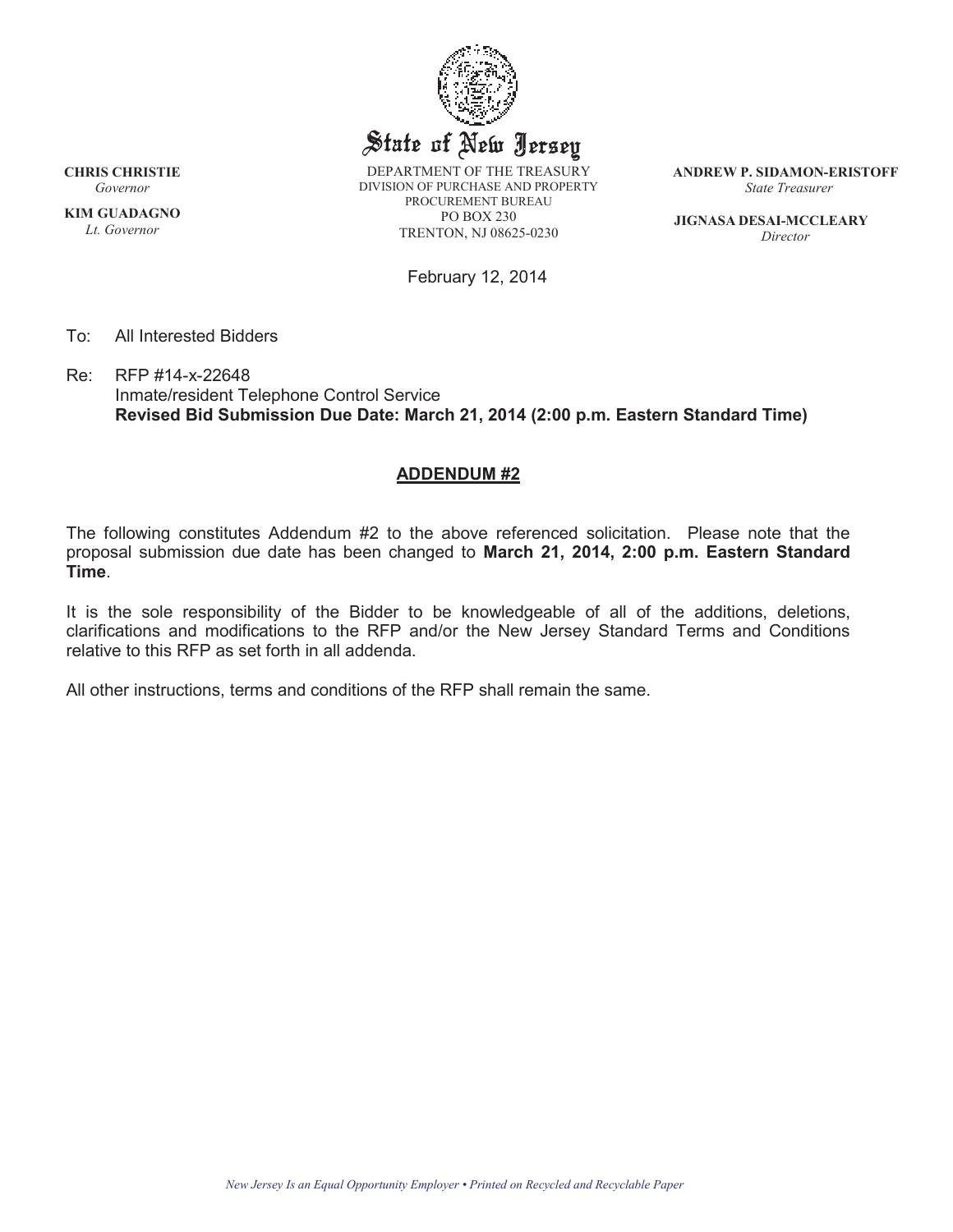

DEPARTMENT OF THE TREASURY DIVISION OF PURCHASE AND PROPERTY PROCUREMENT BUREAU PO BOX 230 TRENTON, NJ 08625-0230

**ANDREW P. SIDAMON-ERISTOFF** *State Treasurer*  **JIGNASA DESAI-MCCLEARY**  *Director* 

February 25, 2014

To: All Interested Bidders

Re: RFP #14-x-22648 Inmate/Resident Telephone Control System

Bid Due Date: March 21, 2014 (2:00 p.m. ET)

ADDENDUM #3

The addendum is divided into two parts:

Part 1: Answers to Questions

Part 2: Additions, Deletions, Clarifications and Modifications

#### PART<sub>1</sub>

#### Answers to Questions

Note: Some of the questions may have been paraphrased in the interest of readability and clarity. Each question is referenced by the appropriate RFP page number(s) and section where applicable.

| # | Page # | <b>RFQ</b><br><b>Section</b><br><b>Reference</b> | <b>Question</b>                                                                                                                                                                                                                                                                                                                                                                                                                                                                                                          | <b>Answer</b>                                                                                                                                                                                                                          |
|---|--------|--------------------------------------------------|--------------------------------------------------------------------------------------------------------------------------------------------------------------------------------------------------------------------------------------------------------------------------------------------------------------------------------------------------------------------------------------------------------------------------------------------------------------------------------------------------------------------------|----------------------------------------------------------------------------------------------------------------------------------------------------------------------------------------------------------------------------------------|
|   | 2      | 1.1                                              | Item 1.1 PURPOSE AND INTENT: This<br>contract will be extended to all county<br>correctional facilities, within the 21 New<br>Jersey Counties.<br>Would the State please clarify and<br>confirm to all potential bidders for this<br>RFP that extending this contract to<br>County Government only applies to the<br>NJ County Jails and furthermore is only<br>an "option" by County Government to<br>utilize the State Contract and as such<br>the State is not guaranteeing that NJ<br>County Jails will participate? | RFP Section 1.1 has been amended. See<br>Part 2 item #1 of this Addendum #3 for<br>additions, deletions, clarifications and<br>modifications.                                                                                          |
| 2 | 2      | 1.1                                              | Item 1.1 PURPOSE AND INTENT: The<br>State of NJ Standard Terms and<br>Conditions will apply to all contracts or<br>purchase agreements made with the<br>State of New Jersey. These terms are<br>in addition to the terms and conditions                                                                                                                                                                                                                                                                                  | The Standard Terms and Conditions and<br>required Bidder forms can be found on the<br>State's current Bid Opportunity webpage or<br>at the following link:<br>http://www.state.nj.us/treasury/purchase<br>/bid/summary/14x22648.shtml. |

**CHRIS CHRISTIE** *Governor* **KIM GUADAGNO** *Lt. Governor*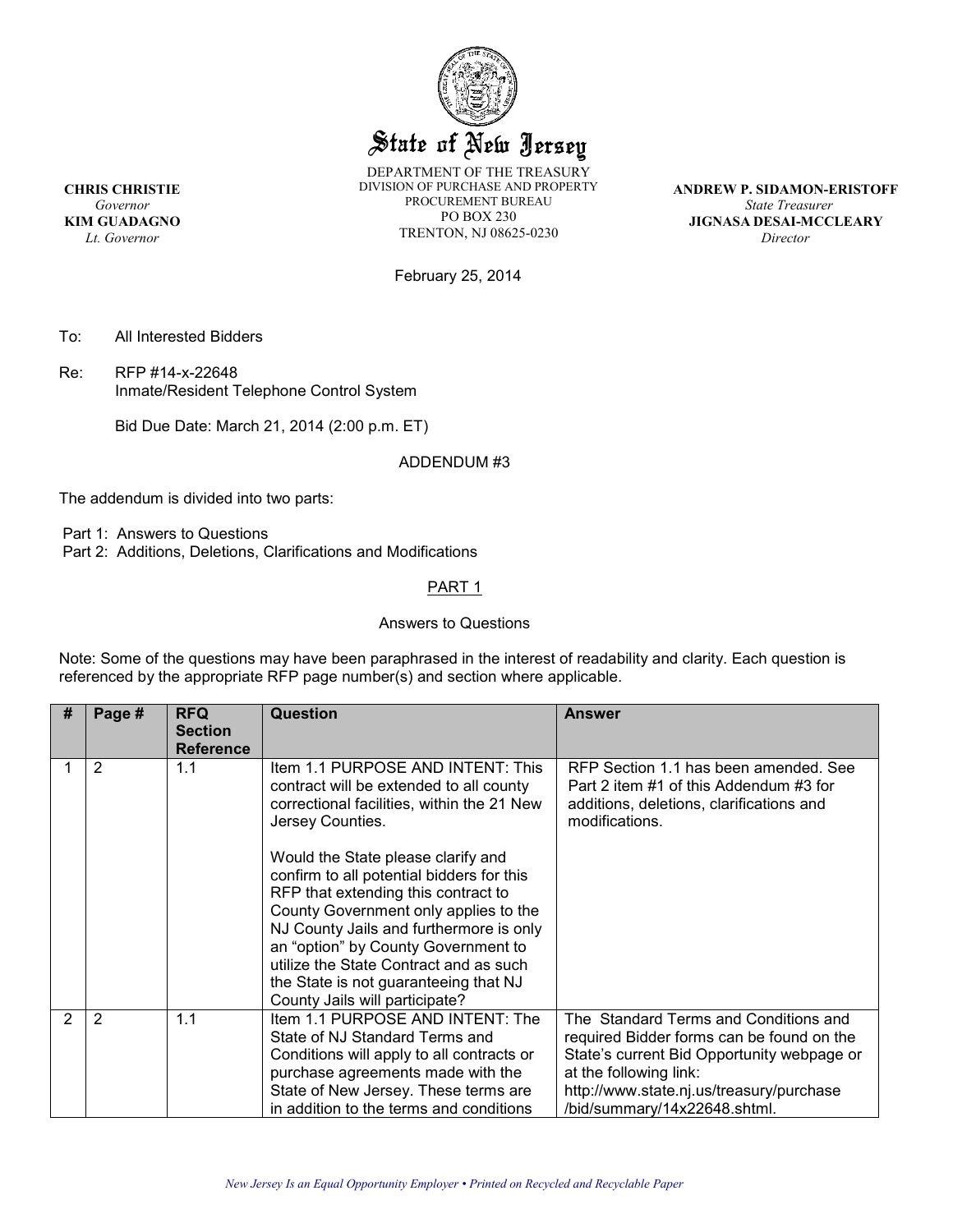|   |                |                  | set forth in this RFP and should be read<br>in conjunction with them unless the RFP<br>specifically indicates otherwise.<br>Would the State please provide a copy<br>to all potential bidders of the<br>aforementioned "NJ Standard Terms<br>and Conditions" that will apply to this<br>RFP? Further please provide all<br>required forms needed to respond to<br>this RFP as we have discovered that<br>multiple or old versions of certain forms<br>may exist.                                                                                                                                                             |                                                            |
|---|----------------|------------------|------------------------------------------------------------------------------------------------------------------------------------------------------------------------------------------------------------------------------------------------------------------------------------------------------------------------------------------------------------------------------------------------------------------------------------------------------------------------------------------------------------------------------------------------------------------------------------------------------------------------------|------------------------------------------------------------|
| 3 | $\overline{2}$ | 1.0 &<br>4.4.4.5 | Item 1.1 PURPOSE AND INTENT: The<br>Bidder must have a current and<br>operational State or Federal contract to<br>provide inmate telephone service to one<br>of the 50 United States or the Federal<br>Bureau of Prisons, or have successfully<br>completed a State or Federal contract<br>within three (3) years of the proposal<br>due date.<br>Would the State clarify and confirm that<br>the above required reference submitted<br>by the prime vendor/bidder is for a<br>contract where the vendor is the<br>contract holder and the system<br>proposed is the same system that is<br>being proposed in this response. | The RFP will not be reversed or clarified as<br>requested. |
| 4 | 5              | 1.1              | The third paragraph of this item states<br>in part that "the State, however,<br>reserves the right to separately procure<br>individual requirements that are the<br>subject of the contract during the<br>contract term,".<br>Given the amount of capital, on-site<br>personnel and systems required to<br>provide the services requested, please<br>change or remove this requirement to<br>ensure that the vendor has exclusivity<br>for the contracted services for entire<br>contract term.                                                                                                                              | The RFP will not be revised as requested.                  |
| 5 | 5              | $\overline{1.2}$ | There are several factors missing from<br>the provided traffic data.<br>Please provide call traffic data for the<br>prior 12 months in the following format.<br>This information is critical for evaluating<br>the proposed offer and is readily<br>available from the existing vendor.<br>For each DOC and DJJ facility<br>individually, please provide Calls and<br>Minutes by billing type (Traditional                                                                                                                                                                                                                   | See Attachment 1 - DOC Facilities.                         |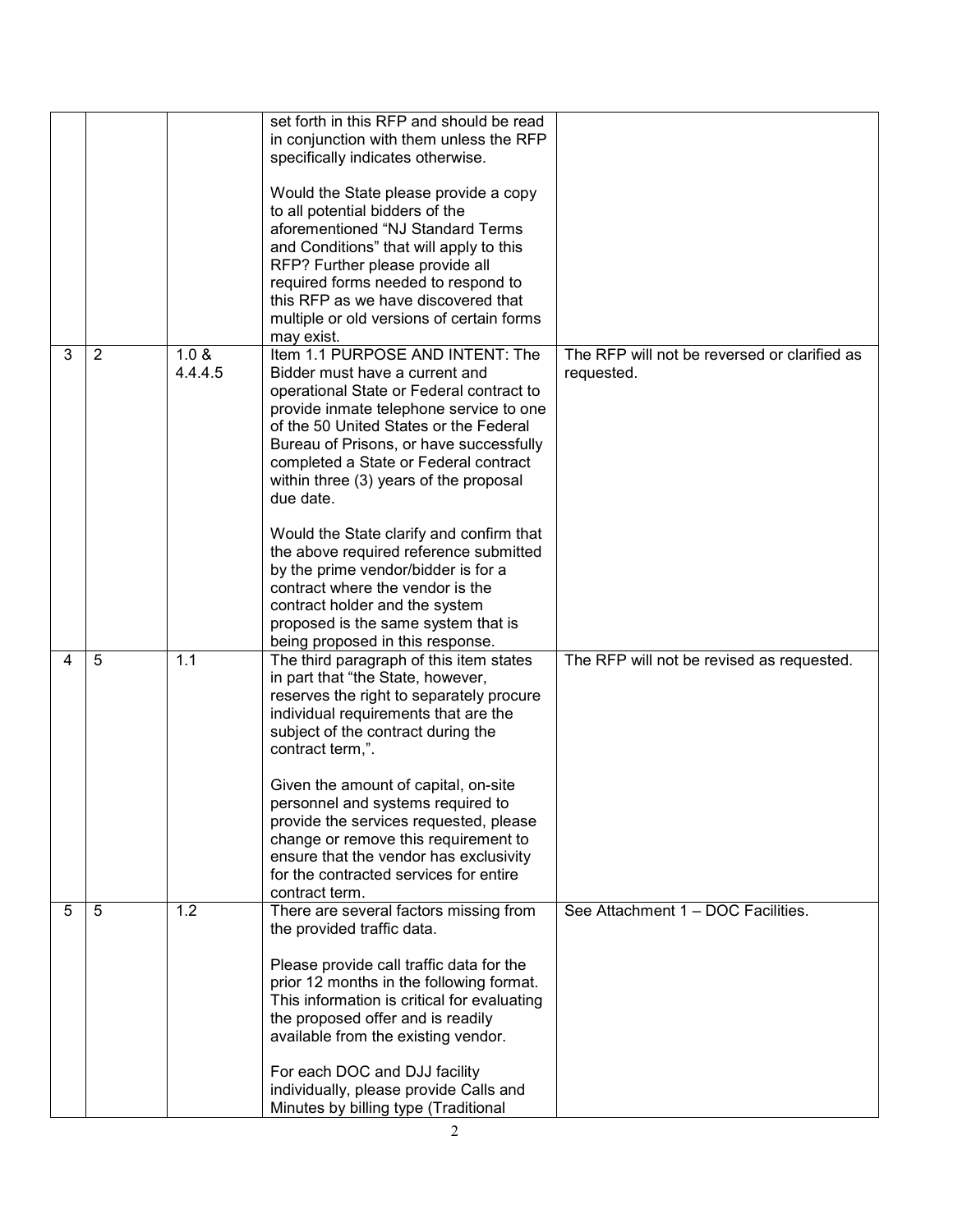|                |    |                    | Collect, Prepaid Collect, Inmate Paid<br>Debit), sorted by call type (Local,<br>IntraLata/IntraState, InterLata/IntraState<br>and InterState).<br>Please also provide the prior 12 months<br>traffic for each of the Counties that are<br>currently provided Inmate Telephone<br>Service under the existing State<br>contract in the same format as<br>requested above.                                                                                                                                                                                                                                                                                                                                                                               |                                                                                                                                                                                                                 |
|----------------|----|--------------------|-------------------------------------------------------------------------------------------------------------------------------------------------------------------------------------------------------------------------------------------------------------------------------------------------------------------------------------------------------------------------------------------------------------------------------------------------------------------------------------------------------------------------------------------------------------------------------------------------------------------------------------------------------------------------------------------------------------------------------------------------------|-----------------------------------------------------------------------------------------------------------------------------------------------------------------------------------------------------------------|
| 6              | 5  | 1.2                | To allow the bidders equal visibility with<br>the incumbent on calling patterns,<br>would the State provide message,<br>minute, and revenue data by month for<br>a 12-month period, broken out by<br>facility, and within facility, by local,<br>intrastate, and interstate calling?                                                                                                                                                                                                                                                                                                                                                                                                                                                                  | See Attachment 1 - DOC Facilities.<br>Available call distribution by call type is<br>delineated in RFP Section 1.2 Background.                                                                                  |
| $\overline{7}$ | 6  | 1.3.2              | Would the State provide a telephone<br>number that Bidders can use on the<br>document delivery service mailing<br>label?                                                                                                                                                                                                                                                                                                                                                                                                                                                                                                                                                                                                                              | DPP 9 <sup>th</sup> Floor Reception Desk – 609-292-<br>4700.                                                                                                                                                    |
| 8              | 14 | 3.0                | The opening paragraph to this section<br>3.0 states that there are 19 or more<br>State correctional facilities, the DOC's<br>web site shows that the DOC has 13<br>facilities.<br>Please provide a listing of all State<br>Correctional and JCC Facilities that will<br>require the Resident Telephone Control<br>Service to include the address of the<br>location and the number of current<br>inmate telephones at each site.                                                                                                                                                                                                                                                                                                                      | See Attachment 1 - DOC Facilities.                                                                                                                                                                              |
| 9              | 16 | 3.1.6 &<br>3.2.2.2 | 1. Situations can occur where it may be<br>impossible to clear an issue within the<br>timeframes allotted, and the potential<br>for liquidated damages costs (for those<br>who intend to closely honor the<br>contract) will lead to increased calling<br>rates.<br>Would the DOC/JJC consider adding<br>language to clearing timeframes<br>"outage cleared within x inmate<br>telephone system operational hours, or<br>if not capable of clearing within x hours<br>has commenced diligent efforts to clear<br>the outage or ceases diligent efforts<br>thereafter".<br>2. The requirement for all new circuits to<br>be installed within 3 days after order<br>receipt is unfortunately not attainable.<br>For example, LEC provisioning times for | 1. Timeframes listed will not be changed.<br>2. RFP Section 3.1.6 & 3.2.2.2 have been<br>amended. See Part 2 item #2 & #3 of this<br>Addendum #3 for additions, deletions,<br>clarifications and modifications. |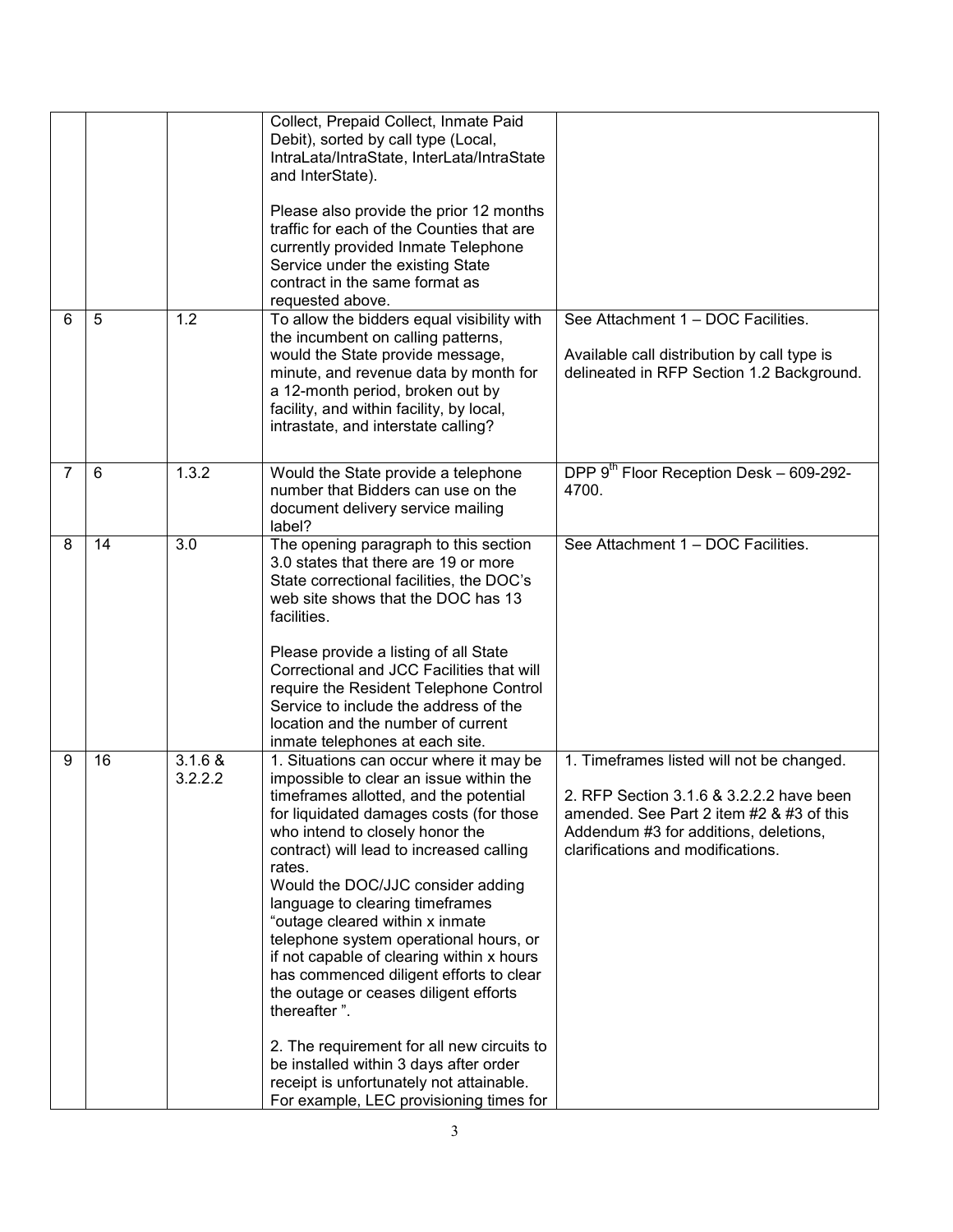|                 |    |         | T-1 circuits can exceed 45 days. Would<br>the State please eliminate this particular<br>requirement?                                                                                                                                                                                                                                                                                                                                                                                                                                                                                                                                                                                                                                                    |                                                                                                                                                                                                                                                                                             |
|-----------------|----|---------|---------------------------------------------------------------------------------------------------------------------------------------------------------------------------------------------------------------------------------------------------------------------------------------------------------------------------------------------------------------------------------------------------------------------------------------------------------------------------------------------------------------------------------------------------------------------------------------------------------------------------------------------------------------------------------------------------------------------------------------------------------|---------------------------------------------------------------------------------------------------------------------------------------------------------------------------------------------------------------------------------------------------------------------------------------------|
| 10 <sup>1</sup> | 16 | 3.2.2.2 | The Provisioning Due Dates section<br>states that all new circuits and<br>telephone shall be installed within 3<br>days. While telephones can be installed<br>within the requested time frame, circuits<br>are ordered through the local exchange<br>carrier and would have an installation<br>time significantly longer than 3 days.<br>Please adjust to state that orders for<br>circuits should be placed within 3 days<br>of order request.                                                                                                                                                                                                                                                                                                         | RFP Section 3.2.2.2 has been amended.<br>See Part 2 item #3 of this Addendum #3 for<br>additions, deletions, clarifications and<br>modifications.                                                                                                                                           |
| 11              | 16 | 3.2.2.2 | Please provide a copy of the State's<br>Performance Standards or a location<br>where they may be obtained.                                                                                                                                                                                                                                                                                                                                                                                                                                                                                                                                                                                                                                              | The State's performance standards are<br>listed in RFP Section 3.2.2 - 3.2.2.4.                                                                                                                                                                                                             |
| 12              | 18 | 3.2.5   | Throughout the RFP and specifically in<br>Section 1.1- Purpose and Intent on<br>page 5, the State has noted that "this<br>contract will be extended to all county<br>correctional facilities, within the 21 New<br>Jersey Counties". Under the existing<br>contract, there is a separate rate and<br>commission schedule for County<br>participation. It is doubtful that the<br>Counties will want to participate in the<br>contract given that the State has<br>apparently elected to forgo<br>commissions.<br>Given the above:<br>When and how will vendors<br>submit/propose a separate rate and<br>commission schedule for the Counties?<br>Will the State evaluate and score the<br>proposed County Rates and<br>Commissions as part of this RFP? | No commission will be paid under this<br>contract.<br>Bidder's shall not propose a separate rate<br>and commission schedule for NJ county<br>correctional facilities.<br>A county correctional facility opting to use<br>this contract will use the rates awarded<br>through this contract. |
| 13              | 18 | 3.2.5   | Please clarify that the State is not<br>seeking to receive commissions or any<br>other form of rebate or payment as is<br>the case under the existing contract.                                                                                                                                                                                                                                                                                                                                                                                                                                                                                                                                                                                         | The State is not seeking to receive<br>commissions or other form of rebate or<br>payment through this contract.                                                                                                                                                                             |
| 14              | 18 | 3.2.5   | Please add another line item for<br>vendor's to propose PrePaid Collect<br>rates. Traditional Collect and PrePaid<br>Collect they are separate calling types.<br>Additionally, in order to avoid confusion<br>in the user community, please consider<br>changing the stated rate to a per minute<br>rate while keeping the requirement to<br>bill in 15 second increments.                                                                                                                                                                                                                                                                                                                                                                              | The RFP will not be revised as requested.<br>Schedules C, J, K have been amended.<br>See Part 2 item #5 & #9 of this Addendum<br>#3 for additions, deletions, clarifications and<br>modifications.<br>The charge rate will not be revised as<br>requested.                                  |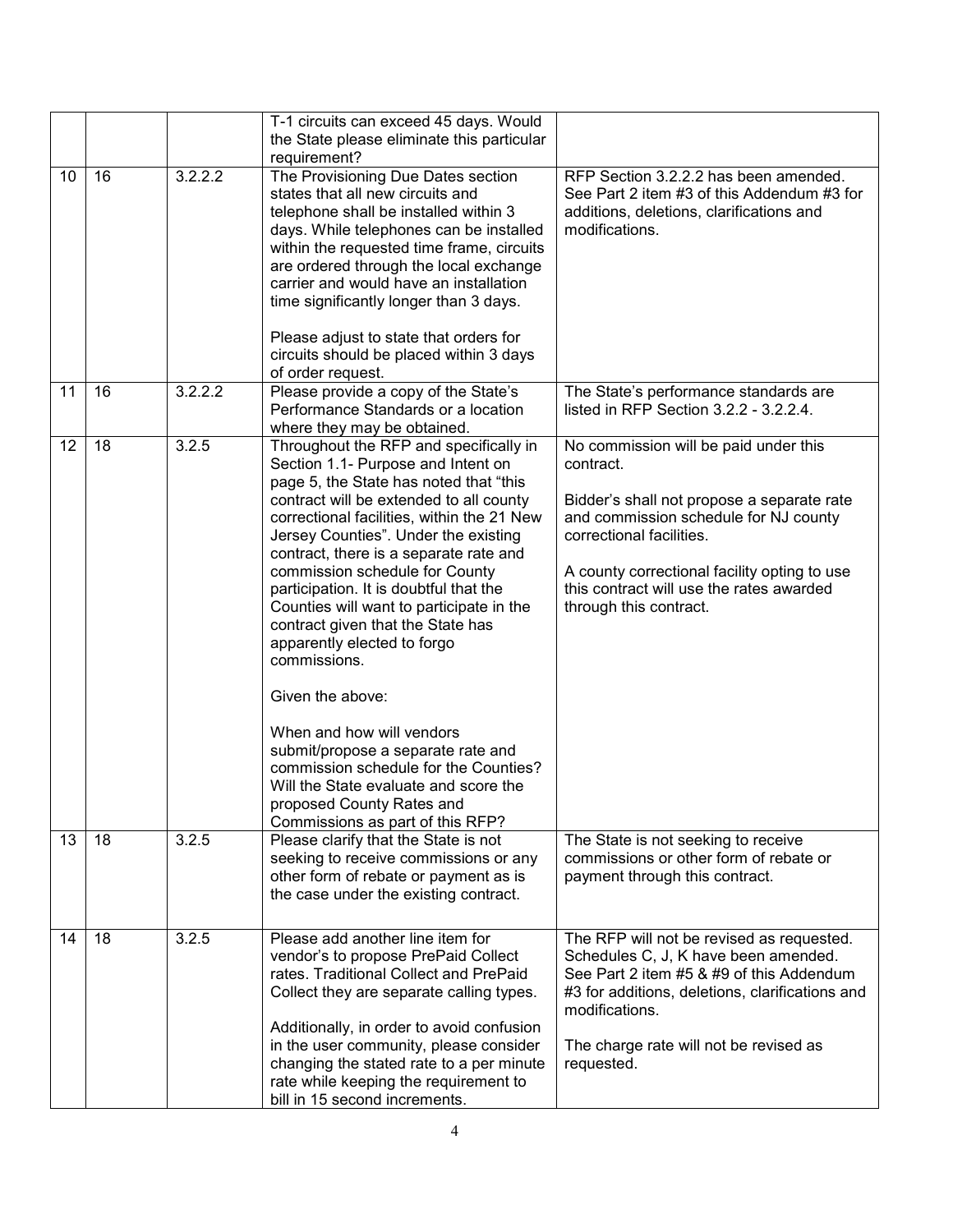| 15 | 18 | 3.2.5 | The Contractor shall adhere to the<br>approved billing plan as outlined in<br>Schedule C. The billing rate shall be<br>capped for the duration of the contract.<br>Billing of calls shall not begin until an<br>off-hook, voice acceptance and<br>interactive signal is received from the<br>called number. Call detail shall be<br>provided for every outgoing call<br>including, at a minimum: calling party,<br>date, time, call duration, and called<br>number.<br>No service charge or additional fees<br>above the rate indicated in Schedule C<br>shall be billed to any party. Partial<br>minute inclusive of all taxes shall be<br>billed for the call regardless of the type<br>of call, time of day, and/or day of week.<br>Will the State please clarify that all<br>taxes are separate from the vendor's<br>proposed Rate and will be assessed at<br>the time of call completion. With<br>taxation of inmate calls mandate that<br>the call be taxed based upon the<br>origination and termination point (city,<br>state) and these rates can vary. These | The Bidders' proposed charge rate must<br>include all fees and taxes as indicated in<br>RFP Section 3.2.5.                                                                                                                                                                                           |
|----|----|-------|------------------------------------------------------------------------------------------------------------------------------------------------------------------------------------------------------------------------------------------------------------------------------------------------------------------------------------------------------------------------------------------------------------------------------------------------------------------------------------------------------------------------------------------------------------------------------------------------------------------------------------------------------------------------------------------------------------------------------------------------------------------------------------------------------------------------------------------------------------------------------------------------------------------------------------------------------------------------------------------------------------------------------------------------------------------------|------------------------------------------------------------------------------------------------------------------------------------------------------------------------------------------------------------------------------------------------------------------------------------------------------|
| 16 | 20 | 3.2.7 | means "every call" would have a<br>different rate.<br>Additionally, Tax percentages will<br>change over time. As example, the<br>Federal mandated Universal Service<br>Fund (FUSF) charge is a percentage<br>that only applies to InterState Calling<br>and changes every quarter. Further,<br>traditional Collect calls that are billed by<br>the LEC have taxes applied by the<br>billing LEC not the ICS provider.<br>Requirement 3.2.7 requires a maximum                                                                                                                                                                                                                                                                                                                                                                                                                                                                                                                                                                                                          | The current Contractor has 10                                                                                                                                                                                                                                                                        |
|    |    |       | of 13 Contractor system administrators<br>upon request. Does the DOC/JCC have<br>system administrators currently for the<br>Inmate Telephone System? If so,<br>please specify the number, the location<br>where each is stationed, the facility(ies)<br>served by each administrator, and the<br>average number of hours weekly that<br>each administrator works.                                                                                                                                                                                                                                                                                                                                                                                                                                                                                                                                                                                                                                                                                                      | administrators working 40 hours per week<br>at State facilities. Administrators will work<br>part days at more than one (1) facility daily.<br>Administrators are also available for after-<br>hours issues.<br>The DOC does not maintain information<br>regarding use of this contract by counties. |
| 17 | 20 | 3.2.7 | This section requires a maximum of 13<br>system administrators upon request.<br>The precise number of System<br>Administrators, and their work hours,<br>has a significant impact on Bidders'<br>costs and therefore pricing offers.                                                                                                                                                                                                                                                                                                                                                                                                                                                                                                                                                                                                                                                                                                                                                                                                                                   | The requirement for the system<br>administrators for the current contract can<br>be found at:<br>http://www.state.nj.us/treasury/purchase<br>/noa/contracts/t1934_05-x-32533.shtml -<br>RFP Text Adobe PDF, Section 6.2.7.                                                                           |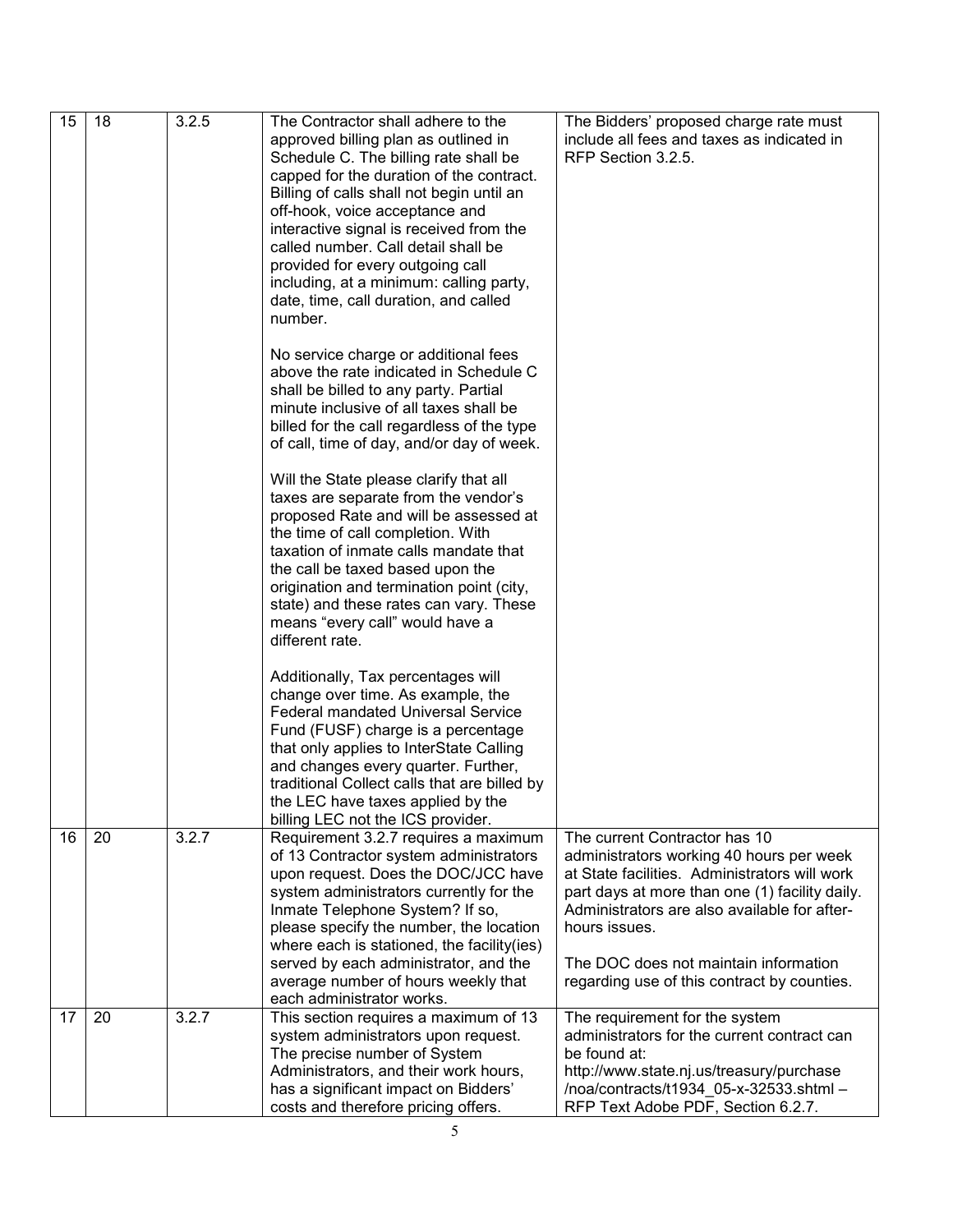|          |       | 1. Does the DOC/JCC have system<br>administrators in place today for the<br>inmate phone system?<br>2. If so, would the State specify the<br>number and location where each is<br>located, along with their average weekly<br>hours of work, in addition to its specific<br>expectations for system administrators<br>under the resulting contract?                                                                                                                                                                                                                                                                                                                                                                                                                                     |                                                                                                                                                                                                           |
|----------|-------|-----------------------------------------------------------------------------------------------------------------------------------------------------------------------------------------------------------------------------------------------------------------------------------------------------------------------------------------------------------------------------------------------------------------------------------------------------------------------------------------------------------------------------------------------------------------------------------------------------------------------------------------------------------------------------------------------------------------------------------------------------------------------------------------|-----------------------------------------------------------------------------------------------------------------------------------------------------------------------------------------------------------|
| 18<br>20 | 3.2.7 | The item states that the contactor shall<br>provide a maximum of thirteen (13)<br>Contractor system administrators upon<br>request from the DOC/JCC-Point of<br>Contact Facility Administrator.<br>In order for the Vendor's to provide the<br>best possible financial offer, please<br>clarify specifically if all 13 contractor<br>system administrator will be required<br>upon contract award.<br>How many contractor system<br>administrators exist today? Are they<br>employees of the existing contractor? If<br>a subcontractor to the existing<br>contractor, please provide the name of<br>the subcontractor.                                                                                                                                                                 | See answer to Question #16.                                                                                                                                                                               |
| 19<br>20 | 3.2.7 | The Contractor shall provide a<br>maximum of thirteen (13) Contractor<br>system administrators upon request<br>from the DOC/JJC-Point of Contact<br>Facility Administrator. These Contractor<br>system administrators shall report<br>directly to each facility and take<br>direction from the onsite DOC/JJC POC<br>Administrator. The Contractor's system<br>administrator's responsibilities shall<br>include the following: • Software<br>maintenance issues; • Station software<br>installs, moves and changes; and •<br>System software additions, changes<br>and deletions.<br>Will the State please clarify that this<br>requirement is for thirteen System<br>Administrators no more or less and that<br>they are dedicated to this project<br>fulltime, forty hours per week? | There is no minimum requirement, however,<br>adequate support must be provided to<br>ensure each facility meets or exceeds the<br>State's performance standards listed in RFP<br>Section 3.2.2 and 3.2.4. |
| 20<br>20 | 3.3   | The inmate/resident telephone control<br>system shall be programmed to allow<br>outgoing station to station collect or<br>debit calls only.                                                                                                                                                                                                                                                                                                                                                                                                                                                                                                                                                                                                                                             | Schedules C, J, K have been amended.<br>See Part 2 item #5 & #9 of this Addendum<br>#3 for additions, deletions, clarifications and<br>modifications.                                                     |
|          |       | Would the State please clarify that<br>Prepaid Collect calling is also permitted                                                                                                                                                                                                                                                                                                                                                                                                                                                                                                                                                                                                                                                                                                        | Yes, prepaid collect calls are permitted as<br>long as the Bidders' proposed charge rate                                                                                                                  |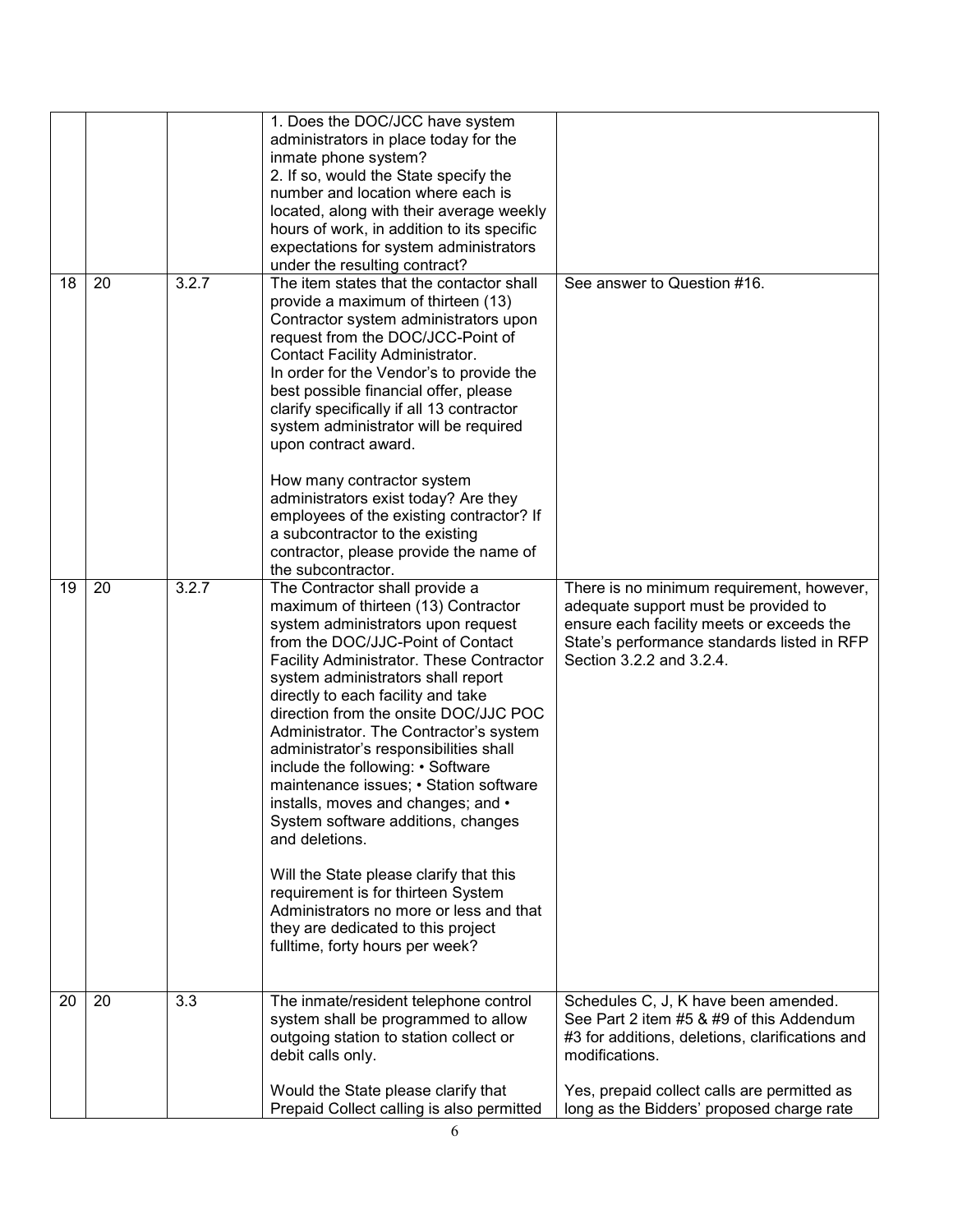|    |    |                  | since the DOC currently makes use of<br>this calling option today?                                                                                                                                                                                                                                                                                                                                                                                                                                                                                                                                                                                        | includes all fees and taxes as indicated in<br>RFP Section 3.2.5. The State considers<br>prepaid collect calls as collect calls.                                                                  |
|----|----|------------------|-----------------------------------------------------------------------------------------------------------------------------------------------------------------------------------------------------------------------------------------------------------------------------------------------------------------------------------------------------------------------------------------------------------------------------------------------------------------------------------------------------------------------------------------------------------------------------------------------------------------------------------------------------------|---------------------------------------------------------------------------------------------------------------------------------------------------------------------------------------------------|
| 21 | 21 | 3.3              | Requirement 3.3 requires scanners for<br>processing bubble forms. Please<br>describe the purpose and use case(s)<br>for these forms - i.e., who fills out the<br>bubble forms, what information do they<br>contain, when is this information<br>provided/updated, etc.? Do the forms<br>contain all information listed in the<br>bulleted list immediately preceding this<br>requirement? If so, is this information<br>available in electronic format, such as<br>via an integration with the Offender<br>Management System?                                                                                                                             | The forms are for data entry and must<br>include all bulleted information in RFP<br>Section 3.3. The forms are completed by<br>inmates. The information is not available in<br>electronic format. |
| 22 | 21 | 3.3              | Would the State describe the purpose<br>for the scanners to process bubble<br>forms?                                                                                                                                                                                                                                                                                                                                                                                                                                                                                                                                                                      | Recording of inmate provided data.                                                                                                                                                                |
| 23 | 21 | 3.3.1            | What are the currently operational times<br>of the system?                                                                                                                                                                                                                                                                                                                                                                                                                                                                                                                                                                                                | The system currently operates from 7:30AM<br>to 10PM eastern time.                                                                                                                                |
| 24 | 22 | 3.3.1.1          | The Contractor shall provide voice<br>recognition as a separate feature if<br>purchased by the State. This function<br>shall work in conjunction with the<br>established PIN system to ensure the<br>inmate on the phone is the correct<br>inmate.<br>Will the state confirm that they are<br>looking for initial verification at time of<br>call setup? Will the State please confirm<br>that this is a proactive real-time fraud<br>control feature at time inmate places<br>call to compare Inmate Voice/PIN to<br>stored Voice Print/PIN in real time to<br>ensure they match and NOT a post<br>investigators tool that allows call to go<br>through? | The State is looking for initial verification at<br>time of call setup.<br>The voice recognition feature will be utilized<br>as a real-time fraud control tool.                                   |
| 25 | 22 | 3.3.1.1          | How should bidders interpret the 15-<br>second interval charge requirement - to<br>bill in 15 second increments vs. billing<br>on a per minute or per call basis?                                                                                                                                                                                                                                                                                                                                                                                                                                                                                         | Billing and charge rates are based on 15<br>second increments. Bidders supplying<br>alternate increment rates may be deemed<br>non-responsive.                                                    |
| 26 | 23 | 3.4              | Please provide number of 2500 sets<br>and TDD phones in the prior requested<br>listing of telephones by location.                                                                                                                                                                                                                                                                                                                                                                                                                                                                                                                                         | See Attachment 1 - DOC Facilities.                                                                                                                                                                |
| 27 | 24 | 3.4              | Requirement 3.4 requires 2500 model<br>analog phones and TDD devices. How<br>many of each are required?                                                                                                                                                                                                                                                                                                                                                                                                                                                                                                                                                   | See answer to Question #26.                                                                                                                                                                       |
| 28 | 24 | $\overline{3.5}$ | The Contractor shall be responsible for<br>all new and existing wiring for the<br>system at no cost to the State. All<br>cabling used shall be properly labeled                                                                                                                                                                                                                                                                                                                                                                                                                                                                                           | Available existing wiring may be used as<br>determined by the Contractor and approved<br>by the DOC.                                                                                              |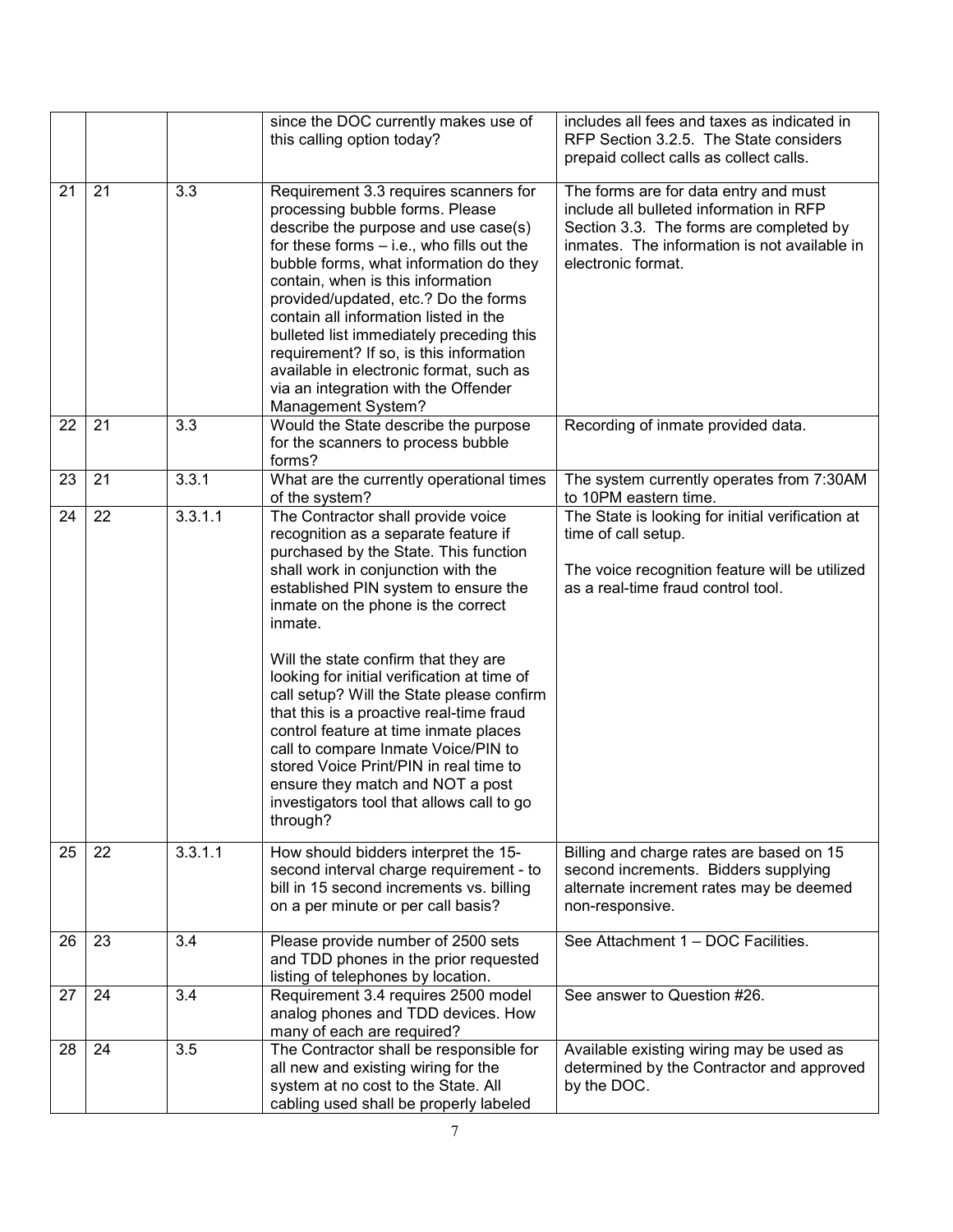|    |    |        | at every terminating point. Each system<br>shall be wired separately from the<br>correctional facilities administrative<br>telephone system wherever possible.<br>The Contractor shall use separate,<br>clearly labeled, wiring blocks when<br>necessary to share cables and conduit<br>facilities due to environmental<br>limitations or other factors. The<br>Contractor shall install all new cable<br>runs in Contractor provided conduit. No<br>exposed wiring shall be acceptable.<br>This cable and conduit shall be<br>provided and installed by the Contractor<br>at no cost to the State. All cable and<br>wiring shall conform to all current<br>applicable Federal, State and local<br>electrical, environmental, safety and<br>security rules and regulations. Cable<br>and wiring shall also meet current<br><b>Building Industry Consulting Service</b><br>International (BICSI) cabling standard<br>best practices. The Contractor shall<br>obtain DOC and/or JJC approval prior<br>to and after completion of any wiring<br>and or cable installation. The Contractor<br>shall provide and install conduit for any<br>new cable where required. This new<br>cable, if adequate, may be shared by<br>other communications suppliers with<br>DOC and/or JJC prior approval. The<br>Contractor shall obtain all permits<br>required for the wiring.<br>Would the State please confirm that the<br>winning bidder may utilize existing<br>Wiring/Cable that the State owns and<br>the current vendor utilizes now? |                                                                                                                                           |
|----|----|--------|---------------------------------------------------------------------------------------------------------------------------------------------------------------------------------------------------------------------------------------------------------------------------------------------------------------------------------------------------------------------------------------------------------------------------------------------------------------------------------------------------------------------------------------------------------------------------------------------------------------------------------------------------------------------------------------------------------------------------------------------------------------------------------------------------------------------------------------------------------------------------------------------------------------------------------------------------------------------------------------------------------------------------------------------------------------------------------------------------------------------------------------------------------------------------------------------------------------------------------------------------------------------------------------------------------------------------------------------------------------------------------------------------------------------------------------------------------------------------------------------------------------------------------|-------------------------------------------------------------------------------------------------------------------------------------------|
| 29 | 28 | 3.9    | Requirement 3.9 requires sufficient<br>personnel who have cleared DOC/JCC<br>background checks and then states: "A<br>profile of the maintenance force<br>responsible for on-site service to each<br>facility shall be provided to the<br>DOC/JJC POC for approval." Please<br>clarify that this profile is to be submitted<br>to the DOC/JJC POC upon contract<br>award and background check clearance<br>of Contractor personnel, and not<br>included as part of the RFP response.                                                                                                                                                                                                                                                                                                                                                                                                                                                                                                                                                                                                                                                                                                                                                                                                                                                                                                                                                                                                                                            | The Bidder will not be required to submit a<br>profile or have its personnel complete<br>background requirements until contract<br>award. |
| 30 | 30 | 3.12.2 | Requirement 3.12.2 - Does the DOC<br>transfer just deposit/withdrawal<br>amounts, or is an account balance<br>transferred? If an account balance is<br>transferred, is this the amount that is<br>available for calls for the next 24 hours                                                                                                                                                                                                                                                                                                                                                                                                                                                                                                                                                                                                                                                                                                                                                                                                                                                                                                                                                                                                                                                                                                                                                                                                                                                                                     | The DOC currently transmits XML files<br>containing ONLY offenders<br>deposit/withdrawal information.                                     |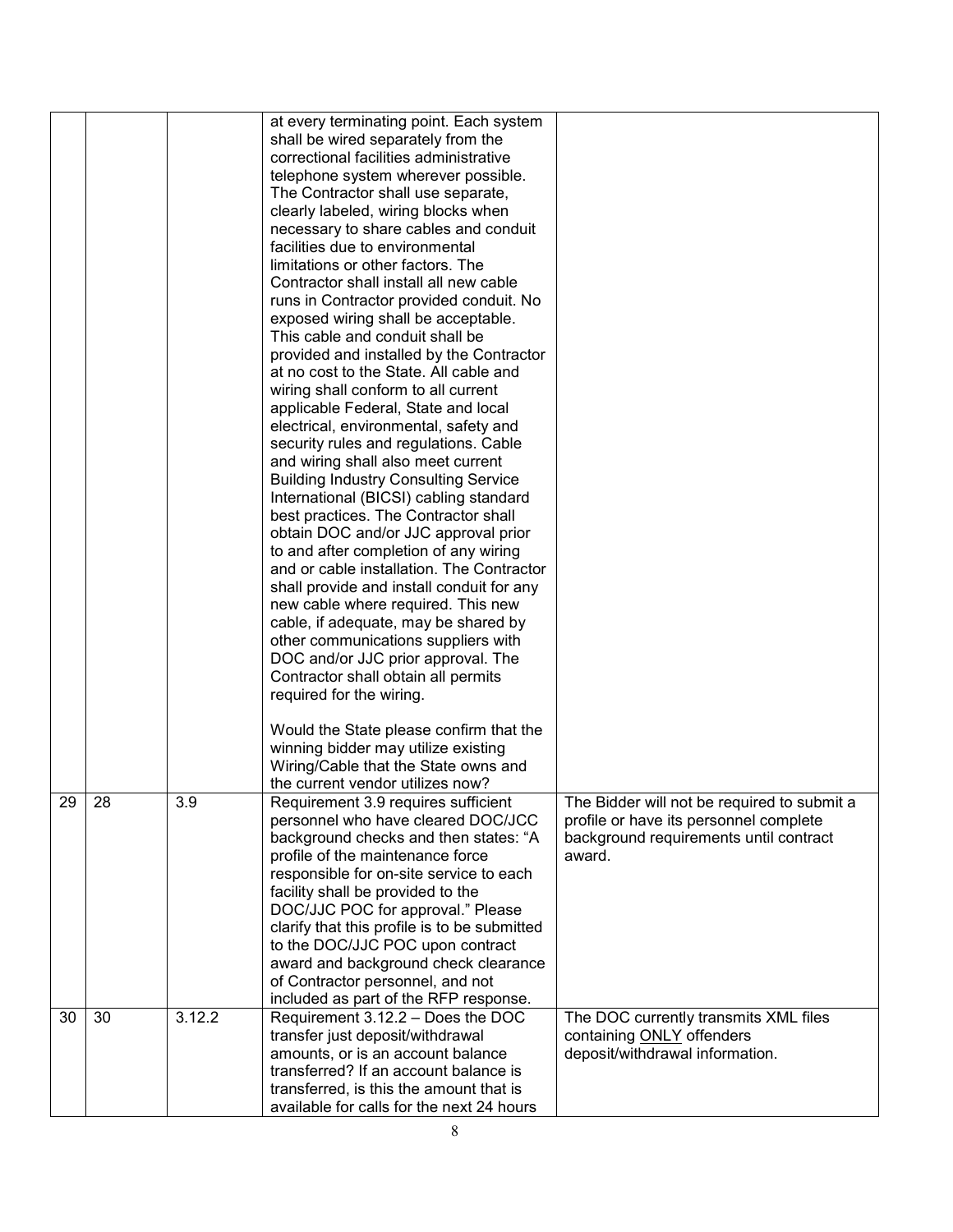|    |    |           | (until the next file is transferred)?                                                                                                                                                                                                                                                                                                                                                                                                                                                                                                                                                                                                                                                                                                                                                                                                                                                                                                     |                                                                                                                                                                                                                                                     |
|----|----|-----------|-------------------------------------------------------------------------------------------------------------------------------------------------------------------------------------------------------------------------------------------------------------------------------------------------------------------------------------------------------------------------------------------------------------------------------------------------------------------------------------------------------------------------------------------------------------------------------------------------------------------------------------------------------------------------------------------------------------------------------------------------------------------------------------------------------------------------------------------------------------------------------------------------------------------------------------------|-----------------------------------------------------------------------------------------------------------------------------------------------------------------------------------------------------------------------------------------------------|
| 31 | 36 | 4.4.1.3   | p. 1 (cover page) notes a small<br>business set-aside status of<br>"Subcontracting Only." Has the State<br>established any minority utilization<br>goals for this contract? Additionally, will<br>the State award points based upon SBE<br>utilization and if so, how will those<br>points be calculated?                                                                                                                                                                                                                                                                                                                                                                                                                                                                                                                                                                                                                                 | There are no minority utilization goals for<br>this contract. Points will not be awarded<br>based on SBE use.                                                                                                                                       |
| 32 | 36 | 4.4.1.3   | With regard to the Small Business<br>Subcontracting Set-Aside, please<br>confirm that if the vendor is not utilizing<br>a subcontractor for any portion of the<br>contract, the use of a small business<br>subcontractor is not required.<br>Will there be any evaluation points<br>awarded to a vendor that does utilize a<br>small business subcontractor?                                                                                                                                                                                                                                                                                                                                                                                                                                                                                                                                                                              | If a Bidder is not subcontracting, then use of<br>a small business subcontractor is not<br>required.<br>See answer to Question #31.                                                                                                                 |
| 33 | 36 | 4.4.1.3.1 | For the Subcontractor small business<br>set aside goal in this RFP what is the<br>goal or percent participation that the<br>state is requiring? Further what are the<br>point(s) weighting in the evaluation<br>criteria of this RFP?                                                                                                                                                                                                                                                                                                                                                                                                                                                                                                                                                                                                                                                                                                     | Please review N.J.A.C. 17:13-1.1 et seq. for<br>stated goals.<br>See answer to Question #31.                                                                                                                                                        |
| 34 | 36 | 4.4.1.4   | Will the State reinstate the requirement<br>for a Letter of surety and Bid bond to<br>further protect the State during this RFP<br>process and as a measurement tool to<br>ensure bidders have the financial<br>strength to meet the needs of this RFP?                                                                                                                                                                                                                                                                                                                                                                                                                                                                                                                                                                                                                                                                                   | Bid security is not applicable to this<br>procurement.                                                                                                                                                                                              |
| 35 | 41 | 4.4.4.5   | The Bidder must have a current and<br>operational State or Federal Contract to<br>provide inmate telephone service to one<br>of the 50 United States or the Federal<br>Bureau of Prisons, or have successfully<br>completed a State or Federal contract<br>within three years of the bid due date.<br>The Bidder shall provide contact<br>information for each such State/Federal<br>Agency. Contact information shall<br>include at a minimum: name, address,<br>telephone number, and e-mail address.<br>Failure to provide the contact<br>information in the proposal may result in<br>the proposal being deemed non-<br>responsive.<br>Will the State please confirm that any<br>references submitted by vendors must<br>be a current State/Federal Correctional<br>Facility of similar size/scope (1400+<br>inmate Phones, 13+ sites, 19,000 to<br>22,00+ inmates) and that bidder should<br>be the prime contractor on the customer | The Bidder must meet the requirements of<br>RFP Section 4.4.4.5.<br>Bidder reference requirements are listed in<br>RFP Section 4.4.4.5 and will not be altered.<br>See Attachment 1 – DOC Facilities for<br>current State Correctional information. |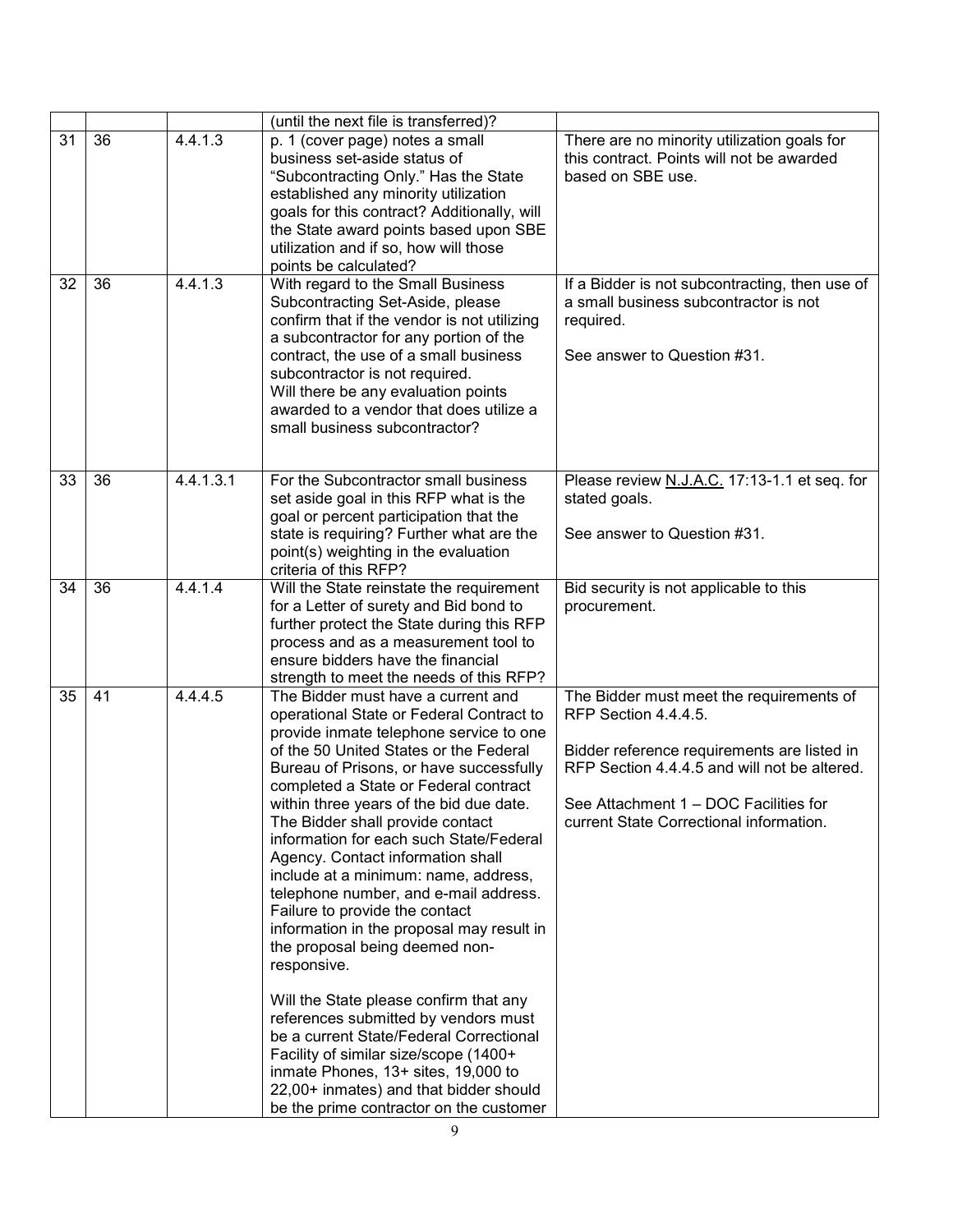|    |    |         | reference not the subcontractor?                                             |                                                                                          |
|----|----|---------|------------------------------------------------------------------------------|------------------------------------------------------------------------------------------|
|    |    |         | Also, will the State consider revising this                                  |                                                                                          |
|    |    |         | requirement to protect the state by                                          |                                                                                          |
|    |    |         | requiring at least 5 customer references                                     |                                                                                          |
|    |    |         | for State/Federal Correctional facilities                                    |                                                                                          |
|    |    |         | of similar size and scope?                                                   |                                                                                          |
| 36 | 42 | 4.4.5   | This subsection states that the pricing                                      | RFP Section 4.4.5 has been amended. See                                                  |
|    |    |         | must be submitted on Schedules J                                             | Part 2 item #5 of this Addendum #3 for                                                   |
|    |    |         | (voice recognition software) and K (text                                     | additions, deletions, clarifications and                                                 |
|    |    |         | analytics). Schedule C (call billing) is                                     | modifications.                                                                           |
|    |    |         | not referenced. Subsections 3.3.1.1 -                                        |                                                                                          |
|    |    |         | Voice Recognition Software and 3.3.1.2                                       | Section 3.3.1.1 & 3.3.1.2 are only optional                                              |
|    |    |         | - Text Analytics both state " if<br>purchased by the State." which           | for the State to purchase them. Pricing for<br>3.3.1.1 & 3.3.1.2 must be provided in the |
|    |    |         | indicates that these two features are                                        | proposal or the proposal may be deemed                                                   |
|    |    |         | optional. Should this subsection also                                        | non-responsive. The Bidder must be                                                       |
|    |    |         | include a requirement to submit                                              | capable of providing the functionality                                                   |
|    |    |         | Schedule C, which is where pricing for                                       | required in 3.3.1.1 & 3.3.1.2. The proposal                                              |
|    |    |         | inmate calling is presented to the State?                                    | must address how the functionality will be                                               |
|    |    |         |                                                                              | provided, see RFP Section 4.4.3.                                                         |
| 37 | 42 | 4.4.4.6 | Will the State also require the bidder to                                    | The reports listed are not required,                                                     |
|    |    |         | supply one of the following; D&B, S&P                                        | however, the Bidder should supply the                                                    |
|    |    |         | and or Moody Report to further                                               | recommended documentation per RFP                                                        |
| 38 | 44 | 5.8     | strengthen this specification?<br>5.8 Ownership of Material: The             | Section 4.4.4.6.<br>RFP Section 5.8 has been amended. See                                |
|    |    |         | provision of the inmate communication                                        | Part 2 item #7 of this Addendum #3 for                                                   |
|    |    |         | services by bidder/offeror includes                                          | additions, deletions, clarifications and                                                 |
|    |    |         | certain intellectual property which is                                       | modifications.                                                                           |
|    |    |         | owned solely by bidder/offeror and is                                        |                                                                                          |
|    |    |         | trade secret and subject to copyright,                                       |                                                                                          |
|    |    |         | patent and trademark laws. If Securus                                        |                                                                                          |
|    |    |         | is the successful proposer, Securus will                                     |                                                                                          |
|    |    |         | grant the State a personal, non-                                             |                                                                                          |
|    |    |         | exclusive, non-transferable license                                          |                                                                                          |
|    |    |         | (without the right to sublicense) to<br>access and use certain proprietary   |                                                                                          |
|    |    |         | computer software products and                                               |                                                                                          |
|    |    |         | materials in connection with the                                             |                                                                                          |
|    |    |         | applications (the "Software"). The                                           |                                                                                          |
|    |    |         | Software includes any upgrades,                                              |                                                                                          |
|    |    |         | modifications, updates, and additions to                                     |                                                                                          |
|    |    |         | existing features that we implement in                                       |                                                                                          |
|    |    |         | our discretion (the "Updates"). Updates                                      |                                                                                          |
|    |    |         | do not include additional features and                                       |                                                                                          |
|    |    |         | significant enhancements to existing<br>features. The Software is to be used |                                                                                          |
|    |    |         | solely for the State's internal business                                     |                                                                                          |
|    |    |         | purposes in connection with the inmate                                       |                                                                                          |
|    |    |         | telephone applications at the Facilities.                                    |                                                                                          |
|    |    |         | The State will not (i) permit any third                                      |                                                                                          |
|    |    |         | party to use the Software, (ii) assign,                                      |                                                                                          |
|    |    |         | sublicense, lease, encumber, or                                              |                                                                                          |
|    |    |         | otherwise transfer or attempt to transfer                                    |                                                                                          |
|    |    |         | the Software or any portion thereof, (iii)                                   |                                                                                          |
|    |    |         | process or permit to be processed any                                        |                                                                                          |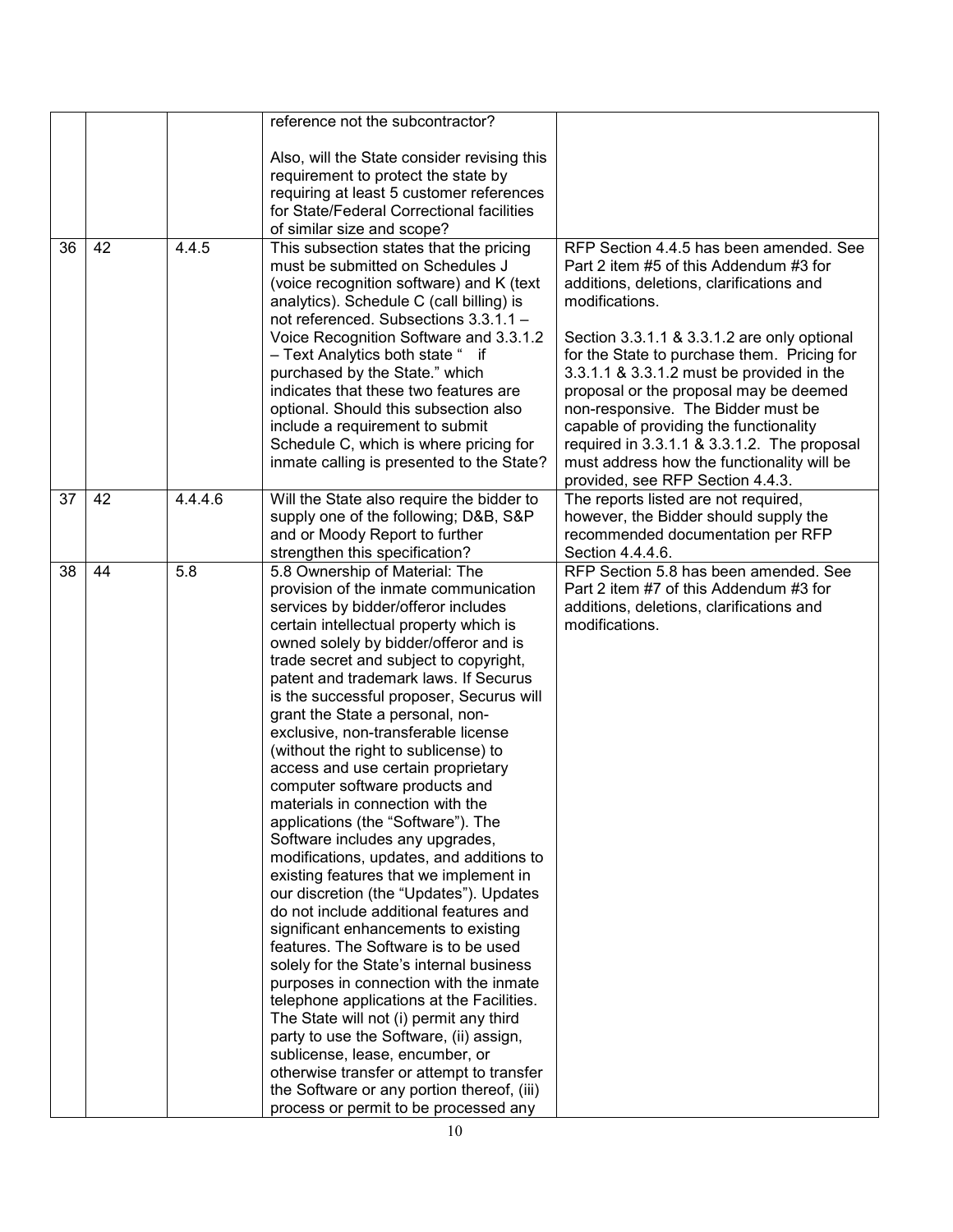|    |    |     | data of any other party with the<br>Software, (iv) alter, maintain, enhance,<br>disassemble, decompile, reverse<br>engineer or otherwise modify the<br>Software or allow any third party to do<br>so, (v) connect the Software to any<br>products that Securus did not furnish or<br>approve in writing, or (vi) ship, transfer,<br>or export the Software into any country,<br>or use the Software in any manner<br>prohibited by the export laws of the<br>United States. Securus is not liable with<br>regard to any Software that the State<br>uses in a prohibited manner                                                                                                                                                                                                                                                                                                                                                                                                                                                                                                                         |                                                                                                                                                                                                                          |
|----|----|-----|--------------------------------------------------------------------------------------------------------------------------------------------------------------------------------------------------------------------------------------------------------------------------------------------------------------------------------------------------------------------------------------------------------------------------------------------------------------------------------------------------------------------------------------------------------------------------------------------------------------------------------------------------------------------------------------------------------------------------------------------------------------------------------------------------------------------------------------------------------------------------------------------------------------------------------------------------------------------------------------------------------------------------------------------------------------------------------------------------------|--------------------------------------------------------------------------------------------------------------------------------------------------------------------------------------------------------------------------|
| 39 | 56 | 6.7 | Requirement 6.7 - Please provide the<br>point schedule that will be used in<br>evaluating bids. What are the relative<br>weights of the Technical Evaluation and<br>the Cost Proposal?                                                                                                                                                                                                                                                                                                                                                                                                                                                                                                                                                                                                                                                                                                                                                                                                                                                                                                                 | The "point schedule" and "relative weights"<br>will not be disclosed until after Letters of<br>Intent to award are issued to all Bidders.                                                                                |
| 40 | 56 | 6.7 | Will the State please provide the actual<br>number of points and weighting for each<br>evaluation criteria area?                                                                                                                                                                                                                                                                                                                                                                                                                                                                                                                                                                                                                                                                                                                                                                                                                                                                                                                                                                                       | See answer to Question #39.                                                                                                                                                                                              |
| 41 | 56 | 6.7 | Please provide the number of points or<br>evaluation percentage that will be<br>assigned to each of the listed evaluation<br>criteria.                                                                                                                                                                                                                                                                                                                                                                                                                                                                                                                                                                                                                                                                                                                                                                                                                                                                                                                                                                 | See answer to Question #39.                                                                                                                                                                                              |
| 42 | 56 | 6.7 | 1. The evaluation criteria for pricing<br>offers include only calling rates, and not<br>commissions to the State. Will the State<br>confirm that it does not expect to<br>receive commissions on revenue from<br>the resulting contract?<br>2. We understand the State's intent in<br>Schedule C is to not allow transaction<br>or other provider-discretionary fees<br>under the resulting contract; i.e. end-<br>users may only be charged the<br>proposed calling rates in 6.7 and<br>applicable government-mandated<br>taxes/fees, and no other fees. Some<br>providers charge bill statement fees,<br>monthly recurring wireless account<br>maintenance charges, regulatory cost<br>recovery, account expiration charges,<br>and others. Will the State confirm that<br>discretionary fees including but not<br>limited to those mentioned above are<br>not allowed?<br>3. The Cost Proposal Score formula<br>refers to " the total price located on<br>the Price Sheet/Schedule<br>accompanying this RFP." Subsection<br>4.4.5, Price Schedule/Sheet on Page 42<br>references Schedules J (voice | 1. No commission will be paid under this<br>contract.<br>2. Discretionary fees are not allowed.<br>3. The evaluation model will not be<br>disclosed until after Letters of Intent to<br>award are issued to all Bidders. |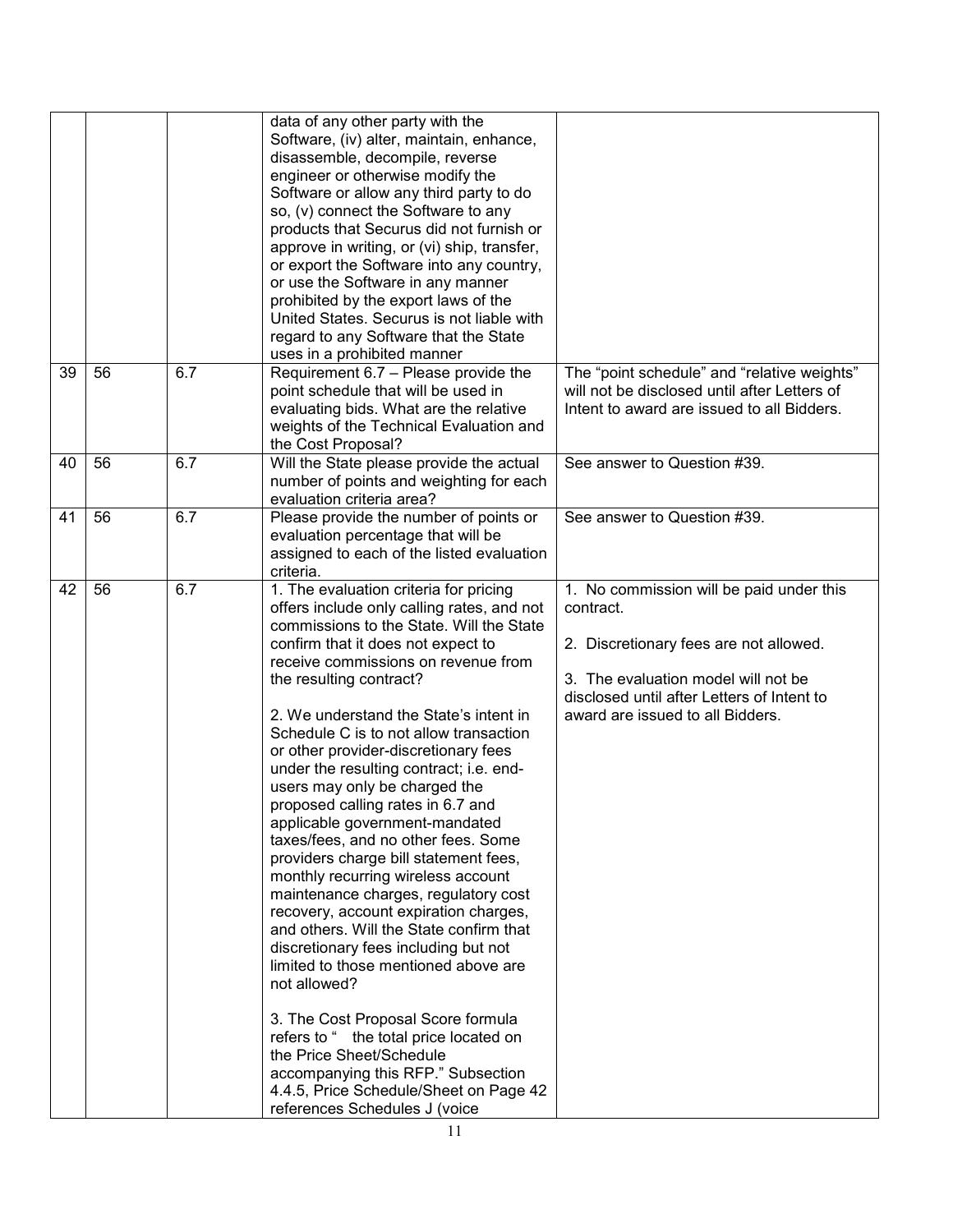|    |    |                                               | recognition software) and K (text<br>analytics), but not C (call billing).<br>However, 3.3.1.1 and 3.3.1.2 state that<br>voice recognition software and text<br>analytic capability may or may not be<br>purchased by the State. For additional<br>clarity:<br>. Would the State clarify which<br>Schedule(s) will be included in the<br>evaluation?<br>• If it is all three pricing schedules (C, J,<br>and K), would the State provide<br>information on whether each schedule<br>will be separately evaluated, or<br>evaluated as a combination, what<br>percentage will be allocated to each of<br>the three schedules? |    |                                                                                                                                                                                                 |
|----|----|-----------------------------------------------|-----------------------------------------------------------------------------------------------------------------------------------------------------------------------------------------------------------------------------------------------------------------------------------------------------------------------------------------------------------------------------------------------------------------------------------------------------------------------------------------------------------------------------------------------------------------------------------------------------------------------------|----|-------------------------------------------------------------------------------------------------------------------------------------------------------------------------------------------------|
| 43 | 56 | 6.7.1 &<br><b>Schedules</b><br>$C, J$ and $K$ | Currently the FCC has capped rates for<br>Interstate calling effective mid-February,<br>but this is being challenged in the                                                                                                                                                                                                                                                                                                                                                                                                                                                                                                 | a. | The State will evaluate the pricing<br>submitted in the Bidder's proposal.                                                                                                                      |
|    |    |                                               | Courts. Additionally the FCC has<br>declared its intent to Capped Instate<br>rates and Notice of Proposed Rule<br>Making as already begun. Will the State<br>please answer the following questions?                                                                                                                                                                                                                                                                                                                                                                                                                         | b. | The State will evaluate pricing based on<br>known laws, rules, and regulations in<br>place at the time of the evaluations or<br>reasonably anticipated to be in place at<br>contract inception. |
|    |    |                                               | a. How will the State evaluate on price<br>(Cost of Call) in this RFP when that<br>pricing is subject to change in the near<br>future?                                                                                                                                                                                                                                                                                                                                                                                                                                                                                      | C. | Bidders are required to meet the terms<br>and conditions of the contract resulting<br>from this RFP; while adhering to all<br>State and Federal laws, rules, and<br>regulations.                |
|    |    |                                               | b. Should the FCC extend its ruling to<br>affect Instate Rates, the submitted<br>pricing provided in this RFP by vendors<br>might become "null and void." How will<br>the State evaluate pricing to ensure that<br>all bids are evaluated accurately and<br>fairly?                                                                                                                                                                                                                                                                                                                                                         |    |                                                                                                                                                                                                 |
|    |    |                                               | c. Should the FCC take over all Inmate<br>Calling and significantly reduces rates,<br>this will affect a vendor's ability to meet<br>requirements for providing the services<br>outlined in this RFP. How will the State<br>address this concern?                                                                                                                                                                                                                                                                                                                                                                           |    |                                                                                                                                                                                                 |
| 44 | 56 | 6.7.1                                         | Requirement 6.7.1 describes a formula<br>for calculating the bidder's points based<br>upon the "lowest acceptable cost<br>proposal" entered on Schedule C (RFP                                                                                                                                                                                                                                                                                                                                                                                                                                                              |    | The evaluation model will not be disclosed<br>until after Letters of Intent to award are<br>issued to all Bidders.                                                                              |
|    |    |                                               | p. 67). However, Schedule C requires<br>two different costs: a rate for Collect<br>calls, and a rate for Debit calls. How will<br>these two rates be combined to<br>calculate the "lowest cost"? What<br>relative weights will be given to these<br>two costs? Will they be given equal                                                                                                                                                                                                                                                                                                                                     |    | Schedule C has been changed to a single<br>charge rate.                                                                                                                                         |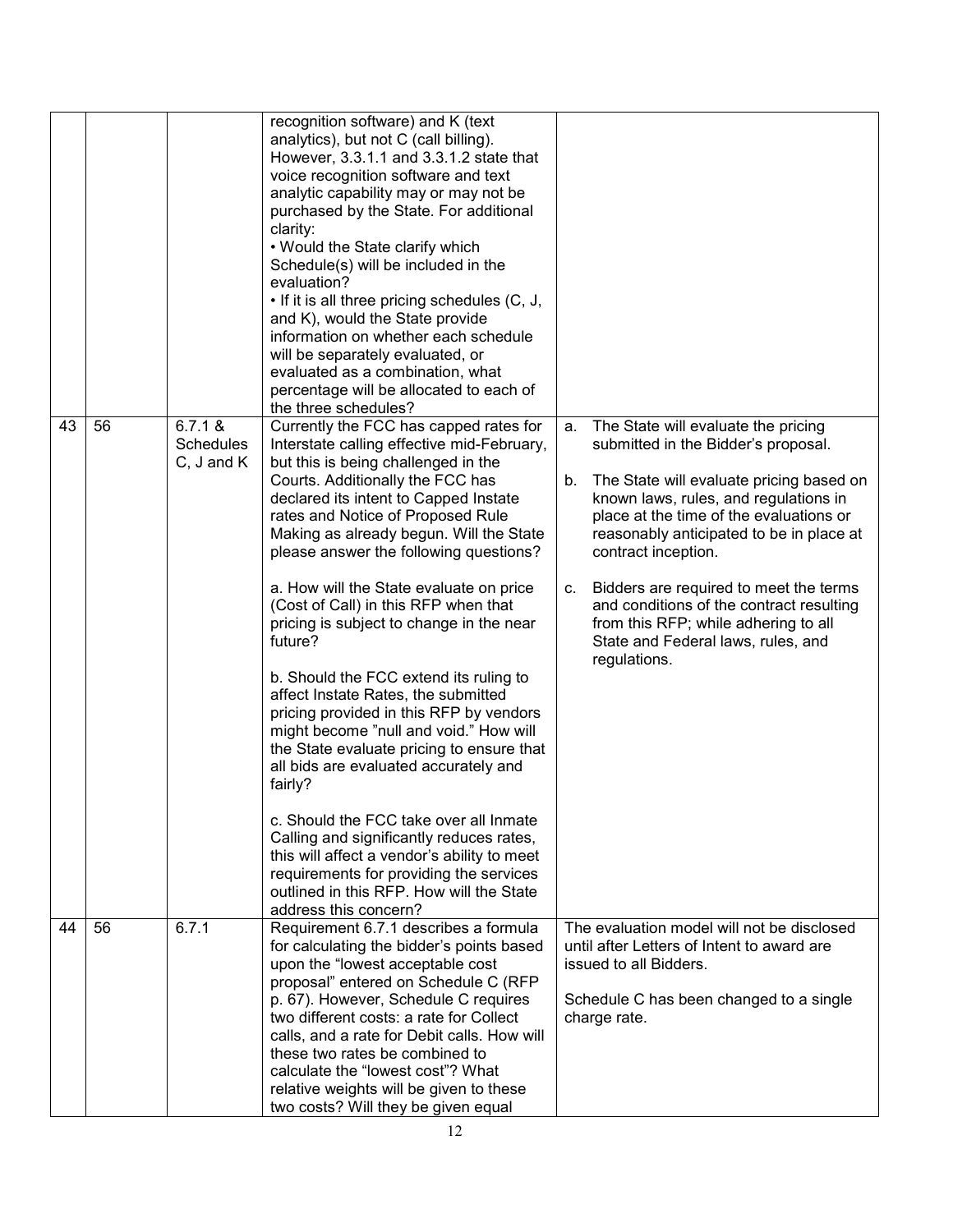|    |    |     | weight, or will the State use historical<br>call volumes (percentages of Collect<br>and Debit calls, and average call length<br>of each) to determine the scoring value<br>for each call type? Or will some other<br>formula be used?                                                                                                                                                                                                                                                                                                                                                                                                                                                                                                                                                                                                                                                                                                                                                                                                                                                                                                                                                                                                                                                                                                                                                                                                                                                                                                                                                                                                                                                                                                                                              |          |                                                                                                                                                                                                                                                                                                                                                                                                                                                                                                                                                                                                                                                 |
|----|----|-----|------------------------------------------------------------------------------------------------------------------------------------------------------------------------------------------------------------------------------------------------------------------------------------------------------------------------------------------------------------------------------------------------------------------------------------------------------------------------------------------------------------------------------------------------------------------------------------------------------------------------------------------------------------------------------------------------------------------------------------------------------------------------------------------------------------------------------------------------------------------------------------------------------------------------------------------------------------------------------------------------------------------------------------------------------------------------------------------------------------------------------------------------------------------------------------------------------------------------------------------------------------------------------------------------------------------------------------------------------------------------------------------------------------------------------------------------------------------------------------------------------------------------------------------------------------------------------------------------------------------------------------------------------------------------------------------------------------------------------------------------------------------------------------|----------|-------------------------------------------------------------------------------------------------------------------------------------------------------------------------------------------------------------------------------------------------------------------------------------------------------------------------------------------------------------------------------------------------------------------------------------------------------------------------------------------------------------------------------------------------------------------------------------------------------------------------------------------------|
| 45 | 58 | 6.9 | In order to provide a complete picture of<br>Bidders' history of contract performance<br>and adherence, will the State require<br>detailed disclosures of some or all of<br>the following information for Bidders'<br>responses to 6.9:<br>- Listing of formal complaints to state or<br>federal regulatory agencies, along with<br>a complaint summary and final<br>resolution<br>- Listing of investigations by state or<br>federal regulatory agencies into<br>Bidder's customer service or other<br>business practices.<br>- Copies of any adverse findings by<br>state or federal regulatory agencies,<br>e.g. 'cease and desist' letters<br>- Listing of any facility contracts<br>cancelled for cause and the reasons for<br>cancellation.<br>- Listing of any contracts where Bidder<br>proposed in its response not to charge<br>discretionary (non-government-<br>mandated) fees or charges, but is doing<br>SO.<br>- Listing of any contracts where the<br>Procurement specifically disallowed any<br>discretionary fees or charges, but the<br>Bidder is charging them anyway.<br>General - Debit phone time purchase<br>Would the State provide a short general<br>description of how debit time is<br>purchased today? E.g. how and when it<br>can be purchased, timeframes for<br>posting debit funding amounts to the<br>phone vendor, etc.?<br>General - Value-Added Features<br>If bidders could offer certain value-<br>added features to the State not included<br>in the RFP specifications (e.g.<br>additional operational or investigative<br>tools available on the system), would<br>the State entertain offers for these<br>features. If so where should this<br>information be included in our<br>response?<br><b>General - Historical Call Volumes</b> | 1.<br>2. | RFP Section 6.9 does not require a<br>Bidder response.<br>Debit phone time is purchased by the<br>inmates through the facility's Business<br>Office and the data is transmitted<br>electronically to the Contractor as<br>outlined in RFP Section 3.12.2.<br>3. Additional features should be submitted<br>in a separate section of the proposal<br>and clearly marked additional features.<br>Pricing for the additional features must<br>be included. Additional features will not<br>be considered in the evaluation<br>decision.<br>4. Call type and volume are indicated in<br>RFP Section 1.2. Also see Attachment<br>1 – DOC Facilities. |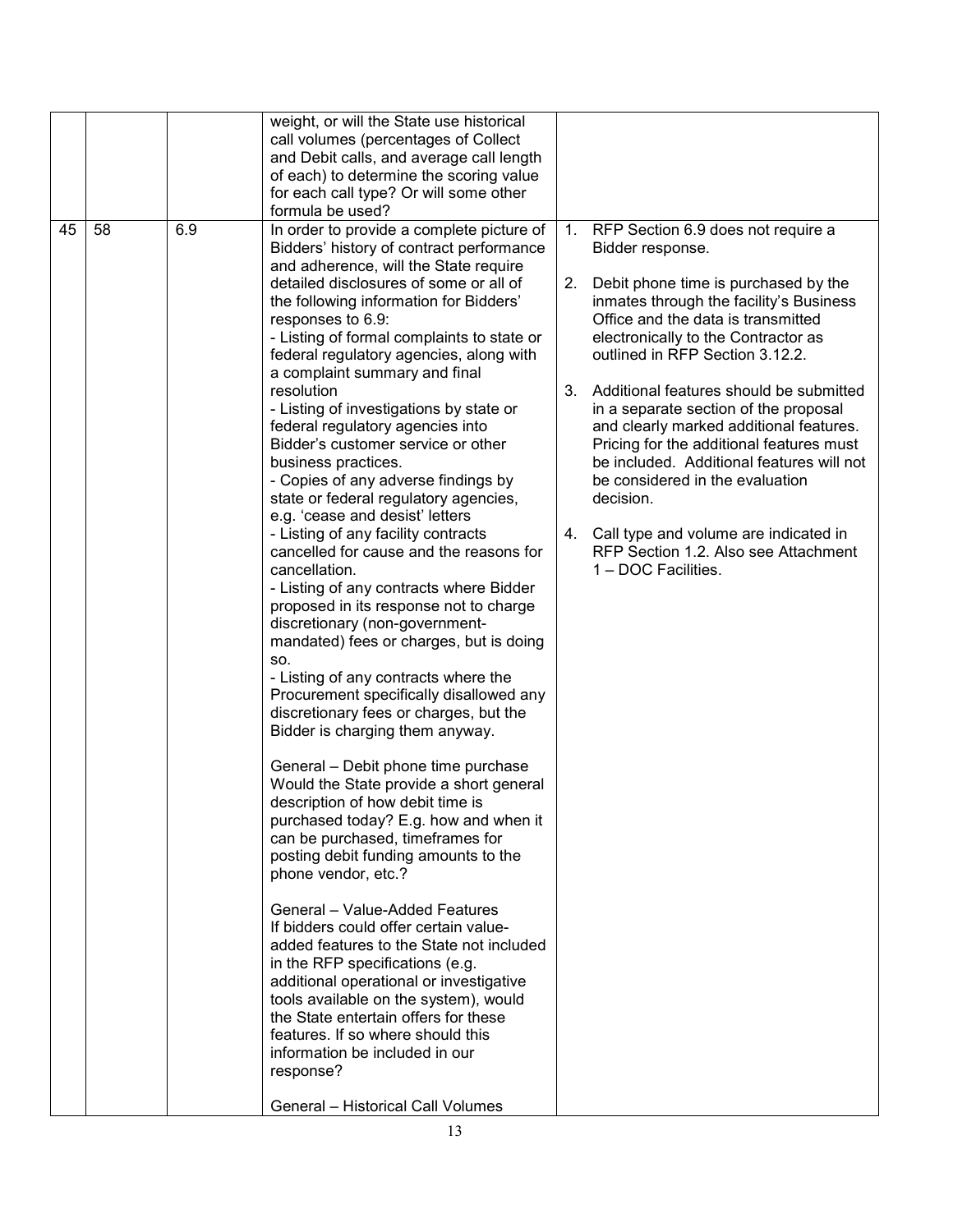|    |       |                                               | In order for Bidders to provide the most<br>competitive Cost Proposal it is<br>important for us to understand historical<br>call volumes and revenue. Would the<br>State please provide 12 months of<br>historical calling data (completed calls,<br>minutes, and revenue) broken down by<br>(1) bill type (collect, prepaid, debit) and<br>jurisdiction type (local, intraLATA,<br>interLATA, interstate, international)? If<br>formatted data are not readily available,<br>copies of the current vendor's past 12<br>commission statements would be<br>sufficient.                                                                                                                                                                                      |                                                                                                                                                                                                                                                                                                                           |
|----|-------|-----------------------------------------------|------------------------------------------------------------------------------------------------------------------------------------------------------------------------------------------------------------------------------------------------------------------------------------------------------------------------------------------------------------------------------------------------------------------------------------------------------------------------------------------------------------------------------------------------------------------------------------------------------------------------------------------------------------------------------------------------------------------------------------------------------------|---------------------------------------------------------------------------------------------------------------------------------------------------------------------------------------------------------------------------------------------------------------------------------------------------------------------------|
| 46 | 60    | 7.4                                           | Will the State please provide the<br>amount of performance Security/Bond<br>since this is a cost item to bidders and<br>must be factored into our overall offer?                                                                                                                                                                                                                                                                                                                                                                                                                                                                                                                                                                                           | The Performance Security is listed on the<br>Signatory page, please refer to line item<br>#10: Performance Security Amt: \$500,000.<br>The document can be found at:<br>http://www.nj.gov/treasury/purchase<br>/bid/summary/14x22648.shtml                                                                                |
| 47 | 65-73 | Schedule<br>C                                 | Schedule C states: "No service charge<br>or additional fees above the rate<br>indicated in this Schedule C shall be<br>billed to any party." Is the intention of<br>this requirement to forbid all additional<br>fees which are not "billed" but are<br>collected during account opening,<br>funding, or closing such as Account<br>Setup fees, Funding fees, Refund fees,<br>and any other such fees not listed on<br>the Schedule C form? If any such fees<br>are allowed, please confirm that they<br>must be disclosed on Schedule C, and<br>describe how these fees will be<br>evaluated when scoring the Cost<br>Proposal. Are any such fees charged by<br>the current Contractor today? If so,<br>please list the types and amounts of all<br>fees. | There are no additional fees allowed.                                                                                                                                                                                                                                                                                     |
| 48 | 65-73 | Schedule<br>C                                 | Schedule C requires rates for Collect<br>and Debit calls only. Are Prepaid<br>Collect calls, which are paid for by the<br>called party using a prepaid account,<br>included in the "Collect" pricing<br>category?                                                                                                                                                                                                                                                                                                                                                                                                                                                                                                                                          | Schedules C, J, K have been amended.<br>See Part 2 item #9 of this Addendum #3 for<br>additions, deletions, clarifications and<br>modifications.                                                                                                                                                                          |
| 49 | 65-73 | <b>Schedules</b><br>A, B, D, E,<br>F, G, H, I | Schedules A - I (except Schedule C)<br>contain tables listing technical<br>requirements and a column labeled<br>"Response - Yes or No." In addition to<br>a "Yes" or "No" response and bidder's<br>initials, does the State require narrative<br>responses to these requirements? If so,                                                                                                                                                                                                                                                                                                                                                                                                                                                                   | The Bidder must complete all schedules as<br>directed. If a Bidder chooses to provide<br>clarification, the Bidder should reference the<br>location of the clarification in its technical<br>proposal. A Bidder's failure to satisfy a<br>schedule requirement may result in the<br>proposal being deemed non-responsive. |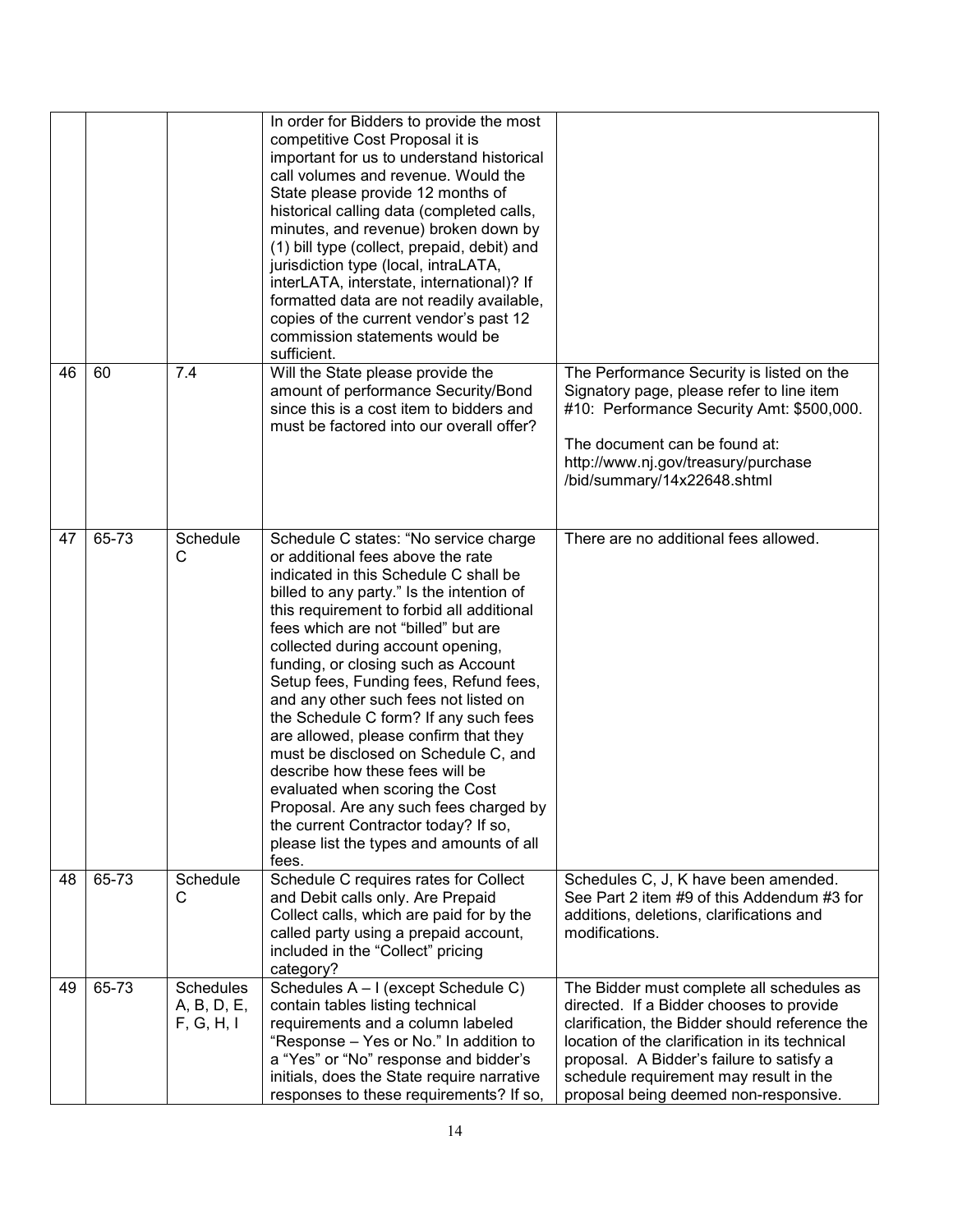|    |       |                             | should the narrative responses be<br>provided on the tables in Schedules A -<br>I, or should they be provided elsewhere<br>in the RFP response? If elsewhere,<br>please specify the location.                                                                                                                                                                                                                                                                                                                                                                                                                                                                                    |                                                                                                                                                                                                                                  |
|----|-------|-----------------------------|----------------------------------------------------------------------------------------------------------------------------------------------------------------------------------------------------------------------------------------------------------------------------------------------------------------------------------------------------------------------------------------------------------------------------------------------------------------------------------------------------------------------------------------------------------------------------------------------------------------------------------------------------------------------------------|----------------------------------------------------------------------------------------------------------------------------------------------------------------------------------------------------------------------------------|
| 50 | 65-73 | <b>Schedules</b><br>C, J, K | a. Will the State please confirm this is a<br>NO Commission RFP?                                                                                                                                                                                                                                                                                                                                                                                                                                                                                                                                                                                                                 | 1. No commission will be paid under this<br>contract.                                                                                                                                                                            |
|    |       |                             | b. Cost Recovery Fees: The State has<br>instructed vendors to include any fees<br>into the one rate proposed. The LEC<br>will apply a Single Bill Fee as a charge<br>to the ICS provider for placing billing<br>records on their bill. Will the State allow<br>this fee as a standalone cost recovery<br>fee not included into the single rate?<br>Additionally, will the State revise this<br>requirement to allow for external cost<br>recovery fees to be applied as they can<br>vary by call type (debit, collect, prepaid)<br>and route (local, IntraLata, InterLata<br>and InterState).                                                                                    | 2. No, the RFP requirement is as specified.                                                                                                                                                                                      |
| 51 | N/A   | Misc.                       | In order for bidders to estimate future<br>revenue potential and to provide the<br>most competitive Cost Proposals<br>possible, it is critical that all bidders<br>receive detailed historical call data.<br>Since the incumbent ITS vendor is the<br>only bidder with access to this<br>information, that bidder has a significant<br>competitive advantage unless this<br>information is disseminated to all<br>bidders. Please provide 12 months of<br>historical calling data (number of<br>completed calls and minutes) broken<br>down by call type (Collect, Prepaid<br>Collect, Inmate Debit) and bill type<br>(local, intralata, interlata, interstate,<br>international | See Attachment 1 - DOC Facilities.                                                                                                                                                                                               |
| 52 | N/A   | Misc.                       | What OMS is in use at the DOC/JJC?<br>Please state brand and version, and<br>provide contact information. This<br>information is required for bidders to<br>identify integration requirements and<br>costs.                                                                                                                                                                                                                                                                                                                                                                                                                                                                      | No integration is required with the exception<br>of 2500 model analog telephone sets and<br>existing cabling.                                                                                                                    |
| 53 | N/A   | Misc.                       | Please provide a listing of all questions<br>asked by all vendors with the State's<br>response to each.                                                                                                                                                                                                                                                                                                                                                                                                                                                                                                                                                                          | See Addendum 3 - Responses to<br>Electronic Questions.<br>The document can be found at:<br>http://www.nj.gov/treasury/purchase                                                                                                   |
| 54 | N/A   | Misc.                       | Will the State please permit a second<br>round of questions from vendors on this<br>RFP as initially submitted questions and<br>answers tend to drive further<br>clarification needs? This is normal and                                                                                                                                                                                                                                                                                                                                                                                                                                                                         | /bid/summary/14x22648.shtml<br>The State is not considering an<br>additional period to accept questions.<br>Should there be a need to have an<br>additional period, the State will post that<br>information in another addendum. |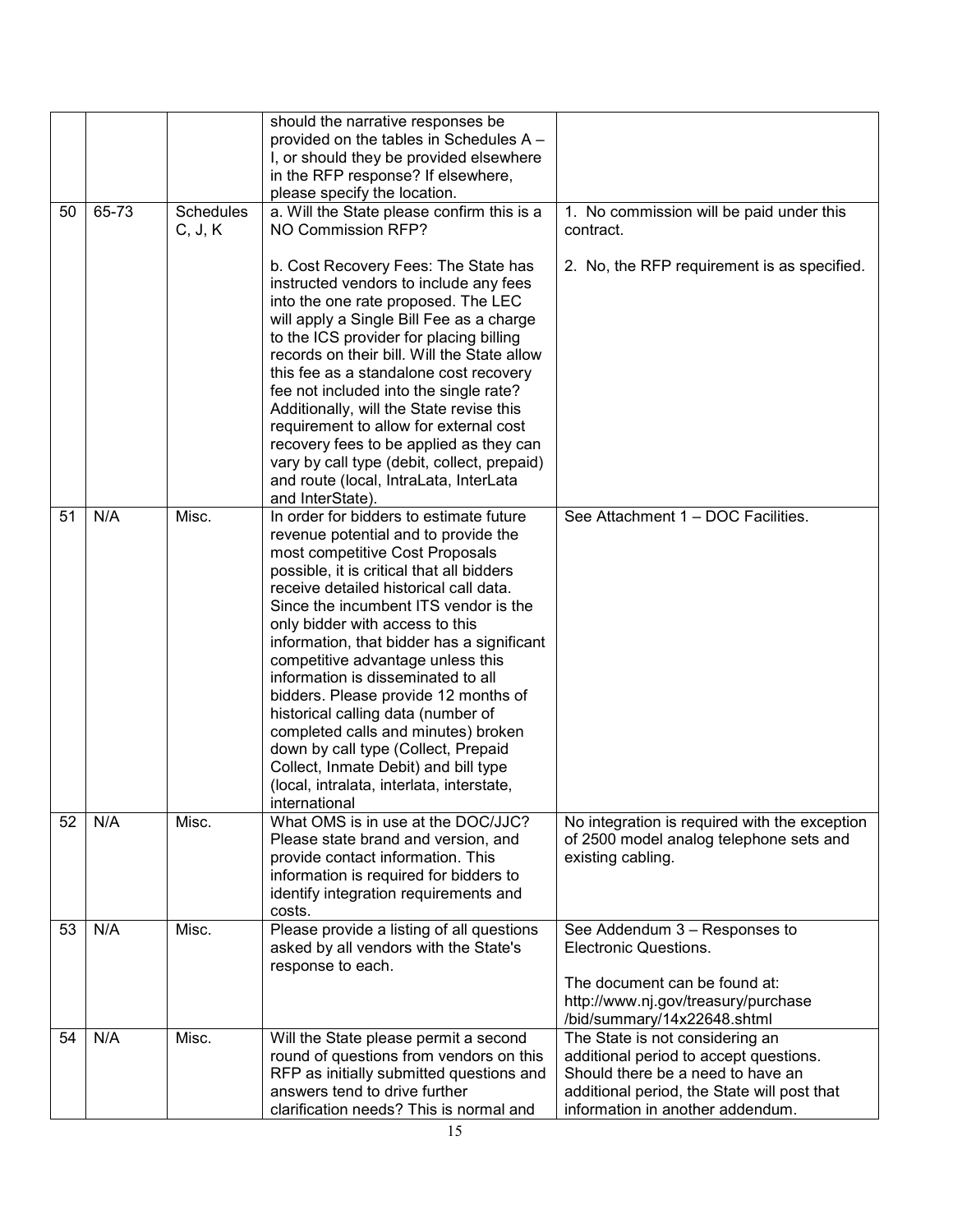|                 |            |       | customary.                                                                                                                                                |                                                                                                    |
|-----------------|------------|-------|-----------------------------------------------------------------------------------------------------------------------------------------------------------|----------------------------------------------------------------------------------------------------|
|                 | $55$   N/A | Misc. | How will additional Services and<br>Technology offered as part of a vendor<br>response be evaluated as these can be<br>in the best interest of the State? | Services not requested as part of this RFP<br>will not be considered as part of the<br>evaluation. |
| 56 <sup>1</sup> | N/A        | Misc. | Are there any MWBE participation goals<br>on this RFP? If yes what are they?                                                                              | See RFP Section 4.4.1.3.1, Small Business<br>Subcontracting Set-Aside Contracts.                   |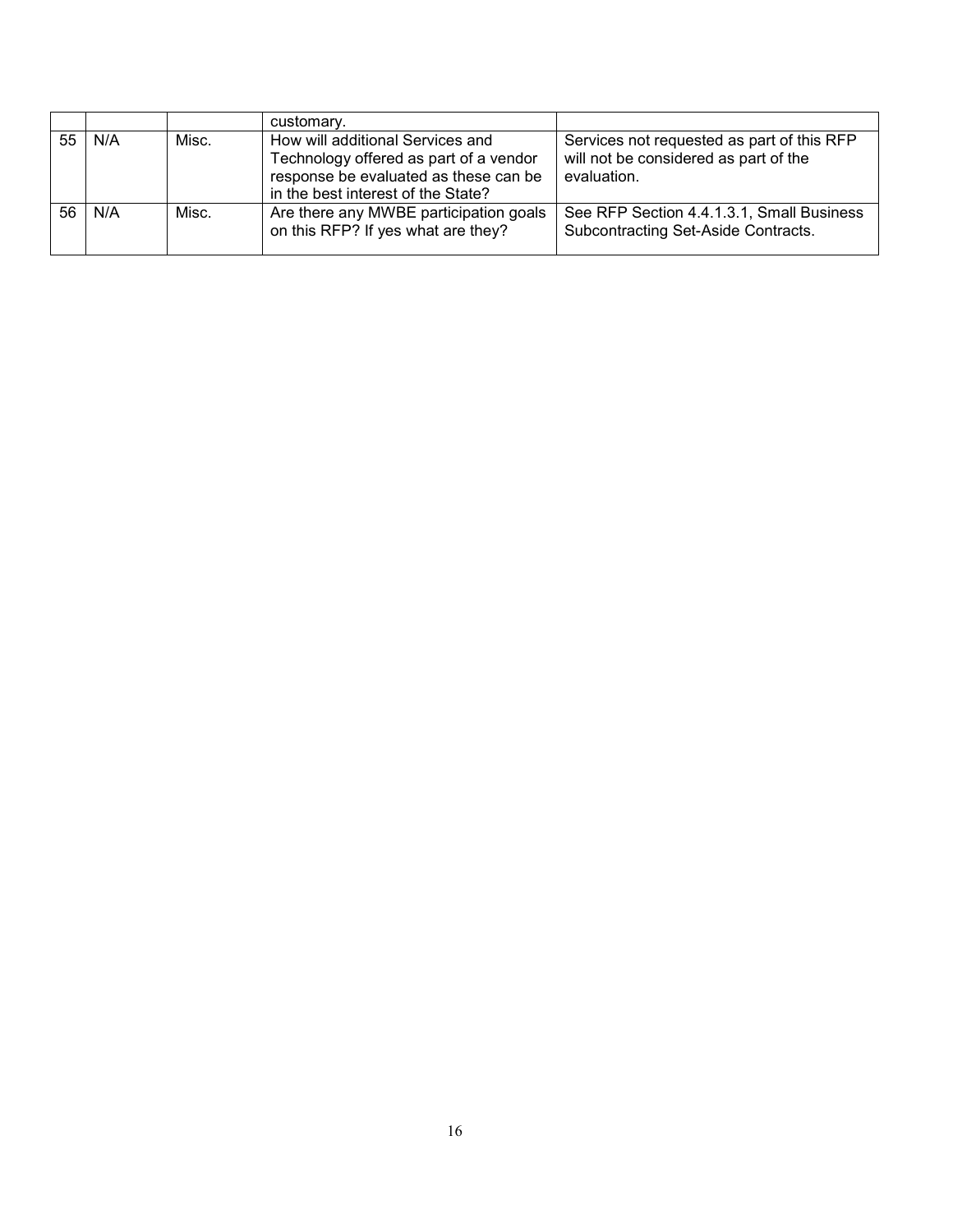# **PART 2**

## **Additions, Deletions, Clarifications and Modifications to the RFP**

| # | Page(s) | <b>RFP Section</b><br>Reference | Additions, Deletions, Clarifications and Modifications to the RFP                                                                                                                                                                                                                                                                                                                                                                                                                                                                                                                                                                         |
|---|---------|---------------------------------|-------------------------------------------------------------------------------------------------------------------------------------------------------------------------------------------------------------------------------------------------------------------------------------------------------------------------------------------------------------------------------------------------------------------------------------------------------------------------------------------------------------------------------------------------------------------------------------------------------------------------------------------|
| 1 | 5       | 1.1                             | Replace RFP Section 1.1 with the following:                                                                                                                                                                                                                                                                                                                                                                                                                                                                                                                                                                                               |
|   |         |                                 | This Request for Proposal (RFP) is issued by the Procurement Bureau,<br>Division of Purchase and Property, Department of the Treasury on behalf of<br>Department of Corrections (DOC) and Juvenile Justice Commission (JJC).<br>The purpose of this RFP is to solicit proposals for inmate/resident<br>telephone control service.                                                                                                                                                                                                                                                                                                         |
|   |         |                                 | The Bidder must have a current and operational State or Federal contract<br>to provide inmate telephone service to one of the 50 United States or the<br>Federal Bureau of Prisons, or have successfully completed a State or<br>Federal Inmate/resident contract within three (3) years prior to the proposal<br>due date.                                                                                                                                                                                                                                                                                                               |
|   |         |                                 | The intent of this RFP is to award a contract to the responsible Bidder<br>whose proposal, conforming to this RFP is most advantageous to the State,<br>price and other factors considered. The State, however, reserves the right<br>to separately procure individual requirements that are the subject of the<br>contract during the contract term, when deemed by the Director to be in the<br>State's best interest.                                                                                                                                                                                                                  |
|   |         |                                 | The State of NJ Standard Terms and Conditions will apply to all contracts<br>or purchase agreements made with the State of New Jersey. These terms<br>are in addition to the terms and conditions set forth in this RFP and should<br>be read in conjunction with them unless the RFP specifically indicates<br>otherwise.                                                                                                                                                                                                                                                                                                                |
|   |         |                                 | This contract will be extended to those NJ county correctional facilities that<br>choose to participate. A county correctional facility may choose to<br>participate at any time during the contract term including extensions. Also<br>refer to Section 4.4.6 of this RFP. Although the State, with the assent of<br>the vendor, is making the use of any contract resulting from this RFP<br>available to NJ county correctional facilities, the State makes no<br>representation as to the acceptability of any State RFP terms and<br>conditions under the Local Public Contracts Law or any other enabling<br>statute or regulation. |
| 2 | 15      | 3.1.6                           | Replace RFP Section 3.1.6 with the following:                                                                                                                                                                                                                                                                                                                                                                                                                                                                                                                                                                                             |
|   |         |                                 | The Contractor shall update the draft Implementation Plan to effectively<br>install the inmate/resident telephone control system in each correctional<br>facility. The plan shall include an: Implementation Team Plan; Milestones;<br>Reporting; and Contingencies Plan; and shall ensure total system and<br>network wide interoperability for all services provided to the State. Each site<br>shall be represented on the plan.<br>1. DOC & JJC will provide the Contractor with the site contact list of<br>POCs within three (3) business days of contract award.                                                                   |
|   |         |                                 | Contractor shall provide its updated draft Implementation Plan to<br>2.                                                                                                                                                                                                                                                                                                                                                                                                                                                                                                                                                                   |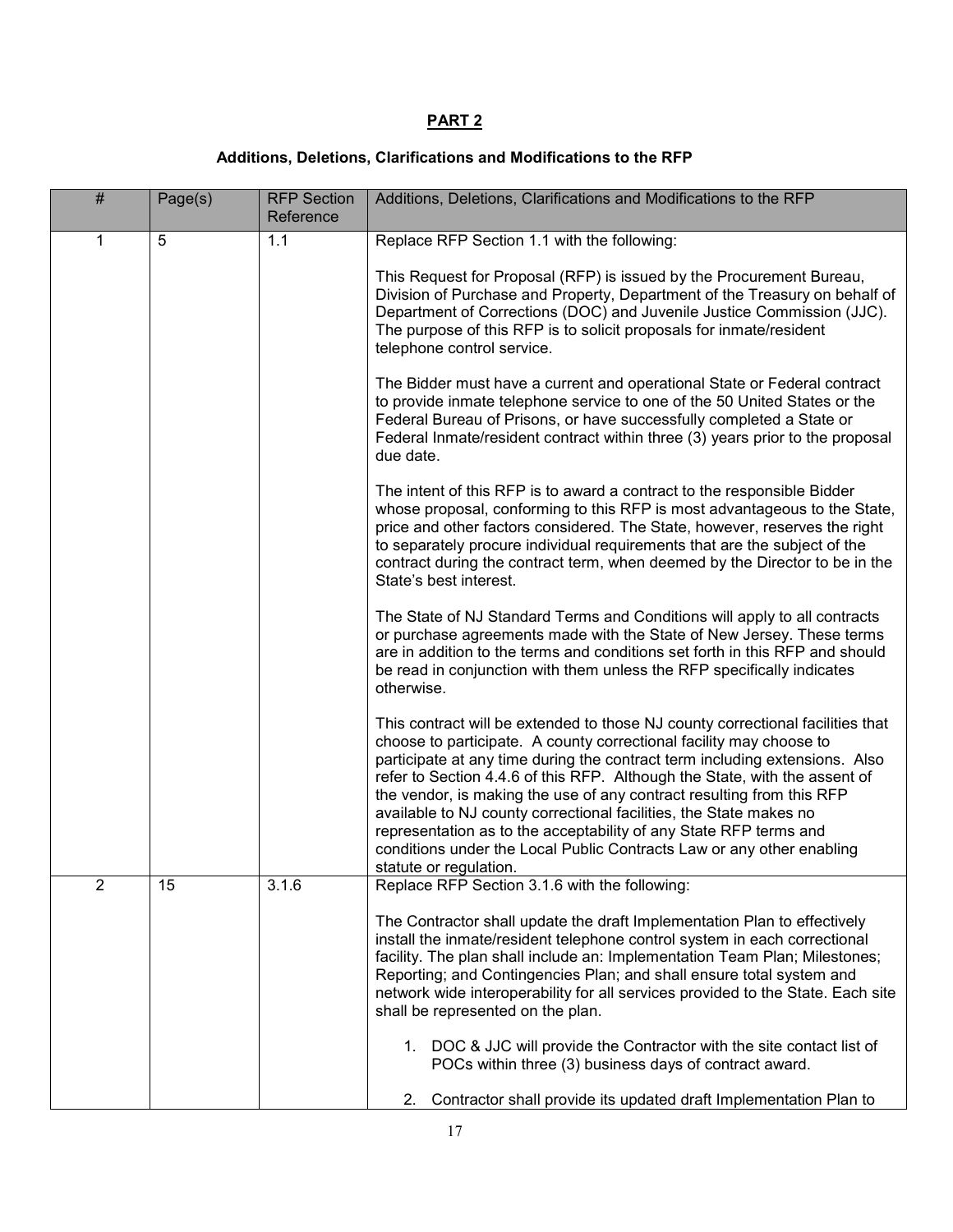|   |    |         | DOC and JJC POC's for final approval within five (5) business days<br>of receipt of the contact list of POCs from DOC & JJC.                                                                                                                                                                                                                                                                           |
|---|----|---------|--------------------------------------------------------------------------------------------------------------------------------------------------------------------------------------------------------------------------------------------------------------------------------------------------------------------------------------------------------------------------------------------------------|
|   |    |         | 3. DOC and JJC POC's will confirm with the Contractor its approval<br>within five (5) business days of receipt of the Contractor's<br>Implementation Plan.                                                                                                                                                                                                                                             |
|   |    |         | 4. Plan shall be implemented for all approved sites within thirteen (13)<br>business days after contract award or upon approval.                                                                                                                                                                                                                                                                       |
|   |    |         | 5. System implementation shall be completed within three (3) months<br>after the date of contract award.                                                                                                                                                                                                                                                                                               |
|   |    |         | Implementation Team Plan - the Contractor shall create an<br>implementation team that will finalize the plans to convert from the existing<br>service and to interface with DOC and JJC POC and other representatives<br>on a scheduled and ad hoc basis.                                                                                                                                              |
|   |    |         | The team shall meet with the DOC and JJC team on a weekly basis to<br>manage its schedule of deliverables utilizing such tools as Critical<br>Path/GANTT charts or other management tools.                                                                                                                                                                                                             |
|   |    |         | <b>Milestones</b> - the plan shall include a timeline of deliverables and activities<br>to ensure the timely and responsive implementation of the new service and<br>shall provide minimal disruption of service to users. Milestones shall<br>include:                                                                                                                                                |
|   |    |         | 1. Full circuit information shall be submitted to the DOC and/or JJC<br>POC at least ten (10) days before cutover; and                                                                                                                                                                                                                                                                                 |
|   |    |         | 2. The last cutover shall be completed within three (3) months after<br>the date of contract award.                                                                                                                                                                                                                                                                                                    |
|   |    |         | Reporting- The Contractor shall submit weekly status and ad hoc reports to<br>the DOC and/or JJC POC outlining the progress toward completing the<br>tasks contained in the implementation plan during the implementation.                                                                                                                                                                             |
|   |    |         | Contingencies Plan- The implementation plan shall include a fallback<br>strategy in event of failure and the recovery of data or any live traffic. Each<br>time there is a cutover of service, a Contractor management representative<br>shall be available on site to ensure an effective cutover.                                                                                                    |
|   |    |         | The Contractor shall be solely responsible for the compatibility of the<br>proposed system and equipment with any and all circuits and facilities as<br>provided by the LEC and all other common carriers to meet the<br>requirements of these specifications.                                                                                                                                         |
| 3 | 16 | 3.2.2.2 | Delete Provisioning Due Dates under Section 3.2.2.2 and replace with the<br>following:                                                                                                                                                                                                                                                                                                                 |
|   |    |         | Provisioning Due Dates: All new telephones shall be installed and made<br>operational within 3 days after order receipt. Additions and/or changes to<br>the software of each system shall be completed within 24 hours after<br>change/addition is ordered unless deemed a high severity by the DOC or<br>JJC. Once a firm due date is given, service shall be operational by 5:00<br>PM on that date. |
|   |    |         |                                                                                                                                                                                                                                                                                                                                                                                                        |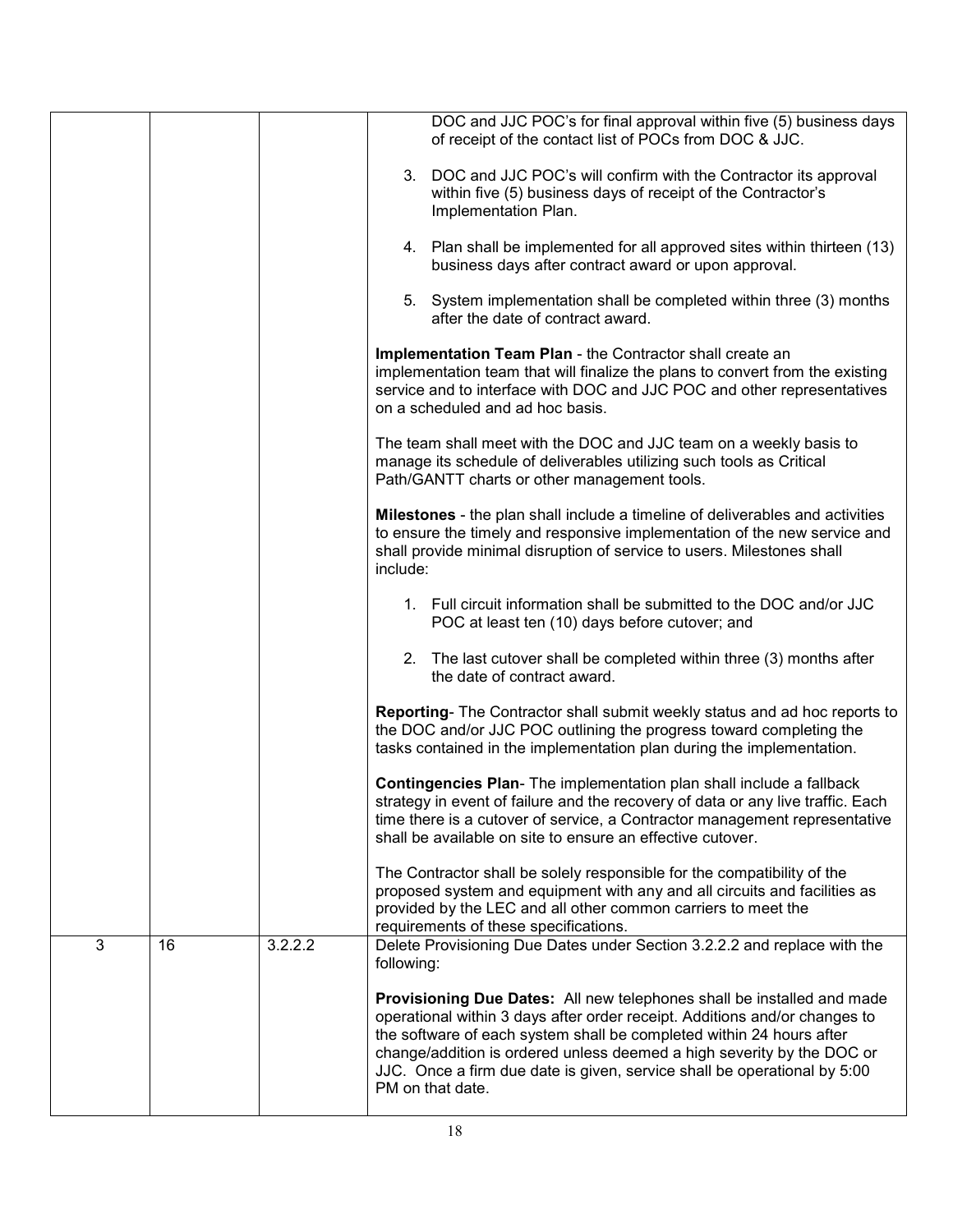| $\overline{4}$ | 20 | 3.2.7 | Add the following bullet:                                                                                                                                                                                                                                                                                                                                                                                                                                                                                                                                                                                                                                                                                                                                                                                                                                                                                                                                                                                                                                                                                                                                                                                                                                                                                                                                                                                                                                                             |
|----------------|----|-------|---------------------------------------------------------------------------------------------------------------------------------------------------------------------------------------------------------------------------------------------------------------------------------------------------------------------------------------------------------------------------------------------------------------------------------------------------------------------------------------------------------------------------------------------------------------------------------------------------------------------------------------------------------------------------------------------------------------------------------------------------------------------------------------------------------------------------------------------------------------------------------------------------------------------------------------------------------------------------------------------------------------------------------------------------------------------------------------------------------------------------------------------------------------------------------------------------------------------------------------------------------------------------------------------------------------------------------------------------------------------------------------------------------------------------------------------------------------------------------------|
|                |    |       | Provide adequate facility support so as to meet State Performance<br>Standards listed in RFP Section 3.2.2.                                                                                                                                                                                                                                                                                                                                                                                                                                                                                                                                                                                                                                                                                                                                                                                                                                                                                                                                                                                                                                                                                                                                                                                                                                                                                                                                                                           |
| 5              | 42 | 4.4.5 | Remove Section 4.4.5 and replace with the following:                                                                                                                                                                                                                                                                                                                                                                                                                                                                                                                                                                                                                                                                                                                                                                                                                                                                                                                                                                                                                                                                                                                                                                                                                                                                                                                                                                                                                                  |
|                |    |       | The Bidder must submit its pricing using the format set forth in the State-<br>supplied price Schedules C, J and K accompanying this RFP. Failure to<br>submit all information required will result in the proposal being considered<br>non-responsive. Each Bidder is required to hold its prices firm through the<br>issuance of contract.                                                                                                                                                                                                                                                                                                                                                                                                                                                                                                                                                                                                                                                                                                                                                                                                                                                                                                                                                                                                                                                                                                                                          |
| 6              | 42 | 4.4.6 | Add the following Section to the RFP:                                                                                                                                                                                                                                                                                                                                                                                                                                                                                                                                                                                                                                                                                                                                                                                                                                                                                                                                                                                                                                                                                                                                                                                                                                                                                                                                                                                                                                                 |
|                |    |       | <b>4.4.6 COOPERATIVE PURCHASING</b><br>The Bidder must complete the Cooperative Purchasing Form indicating<br>willingness or unwillingness to extend State contract pricing and terms to<br>Cooperative Purchasing partners.                                                                                                                                                                                                                                                                                                                                                                                                                                                                                                                                                                                                                                                                                                                                                                                                                                                                                                                                                                                                                                                                                                                                                                                                                                                          |
| $\overline{7}$ | 44 | 5.8   | Delete Section 5.8 in its entirety and replace it with the following:                                                                                                                                                                                                                                                                                                                                                                                                                                                                                                                                                                                                                                                                                                                                                                                                                                                                                                                                                                                                                                                                                                                                                                                                                                                                                                                                                                                                                 |
|                |    |       | 5.8 Ownership of Materials<br>All data, technical information, materials gathered, originated, developed,<br>prepared, used or obtained in the performance of the contract, including,<br>but not limited to, all reports, surveys, plans, charts, literature, brochures,<br>mailings, recordings (video and/or audio), pictures, drawings, analyses,<br>graphic representations, software computer programs and accompanying<br>documentation and print-outs, notes and memoranda, written procedures<br>and documents, regardless of the state of completion, which are prepared<br>for or are a result of the services required under this contract shall be and<br>remain the property of the State of New Jersey and shall be delivered to the<br>State of New Jersey upon thirty (30) Days' notice by the State. With respect<br>to software computer programs and/or source codes developed for the<br>State, except those modifications or adaptations made to Bidder or                                                                                                                                                                                                                                                                                                                                                                                                                                                                                                      |
|                |    |       | Contractor's Background IP as defined below, the work shall be considered<br>"work for hire", i.e., the State, not the Contractor or subcontractor, shall<br>have full and complete ownership of all software computer programs and/or<br>source codes developed. To the extent that any of such materials may not,<br>by operation of the law, be a work made for hire in accordance with the<br>terms of this Contract, Contractor or subcontractor hereby assigns to the<br>State all right, title and interest in and to any such material, and the State<br>shall have the right to obtain and hold in its own name and copyrights,<br>registrations and any other proprietary rights that may be available.<br>Should the Bidder anticipate bringing pre-existing intellectual property into<br>the project, the intellectual property must be identified in the proposal.<br>Otherwise, the language in the first paragraph of this section prevails. If the<br>Bidder identifies such intellectual property ("Background IP") in its proposal,<br>then the Background IP owned by the Bidder on the date of the contract, as<br>well as any modifications or adaptations thereto, remain the property of the<br>Bidder. Upon contract award, the Bidder or Contractor shall grant the State<br>a nonexclusive, perpetual royalty free license to use any of the<br>Bidder/Contractor's Background IP delivered to the State for the purposes<br>contemplated by the contract. |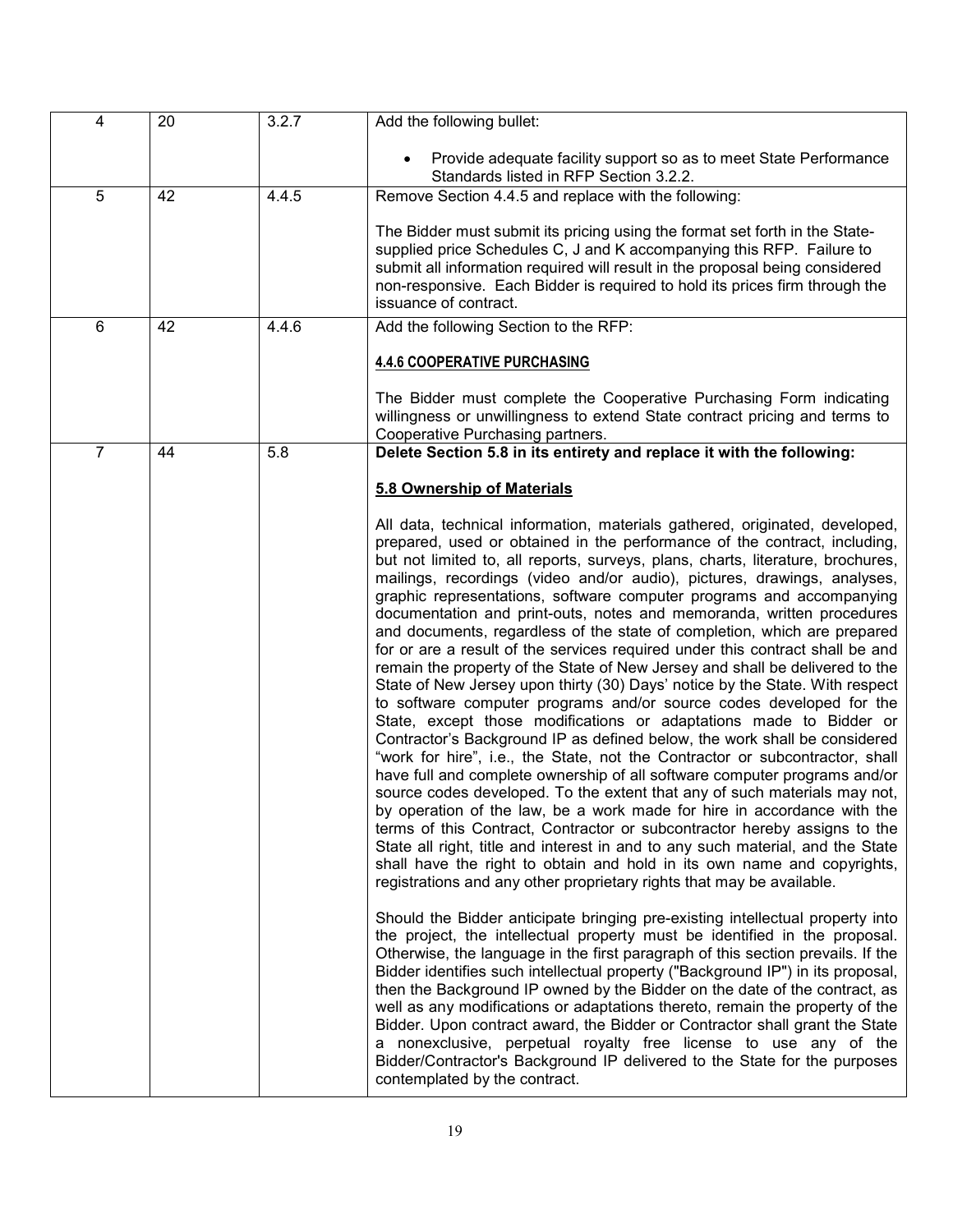| 8  | 56         | 6.7.1                           | Delete Section 6.7.1 in its entirety and replace it with the following:                                                                                                                    |
|----|------------|---------------------------------|--------------------------------------------------------------------------------------------------------------------------------------------------------------------------------------------|
|    |            |                                 | The Bidder's Cost Proposal will be determined by adding the weighted<br>prices on Schedules C, J & K. The weights for each schedule will be<br>determined prior the proposal opening date. |
|    |            |                                 | For evaluation purposes, Bidders will be ranked according to the following<br>formula:                                                                                                     |
|    |            |                                 | Cost Proposal = predetermined points x (lowest cost proposal /evaluating<br>cost proposal)                                                                                                 |
|    |            |                                 | The Cost Proposal with the highest score will be ranked the highest.                                                                                                                       |
|    |            |                                 | The Cost Proposal ranked will be the lowest acceptable cost proposal<br>between the original cost proposal and the Best and Final Offer proposal<br>submitted by each Bidder.              |
| 9  | 67, 74, 75 | Schedule C,<br>J, K             | Schedules C, J, and K have been changed to a single charge rate. The<br>amended schedules are attached to this Addendum #3.                                                                |
| 10 |            | Cooperative<br>Purchase<br>Form | The Cooperative Purchase Form has been amended. The amended<br>Cooperative Purchase Form is attached to this Addendum #3.                                                                  |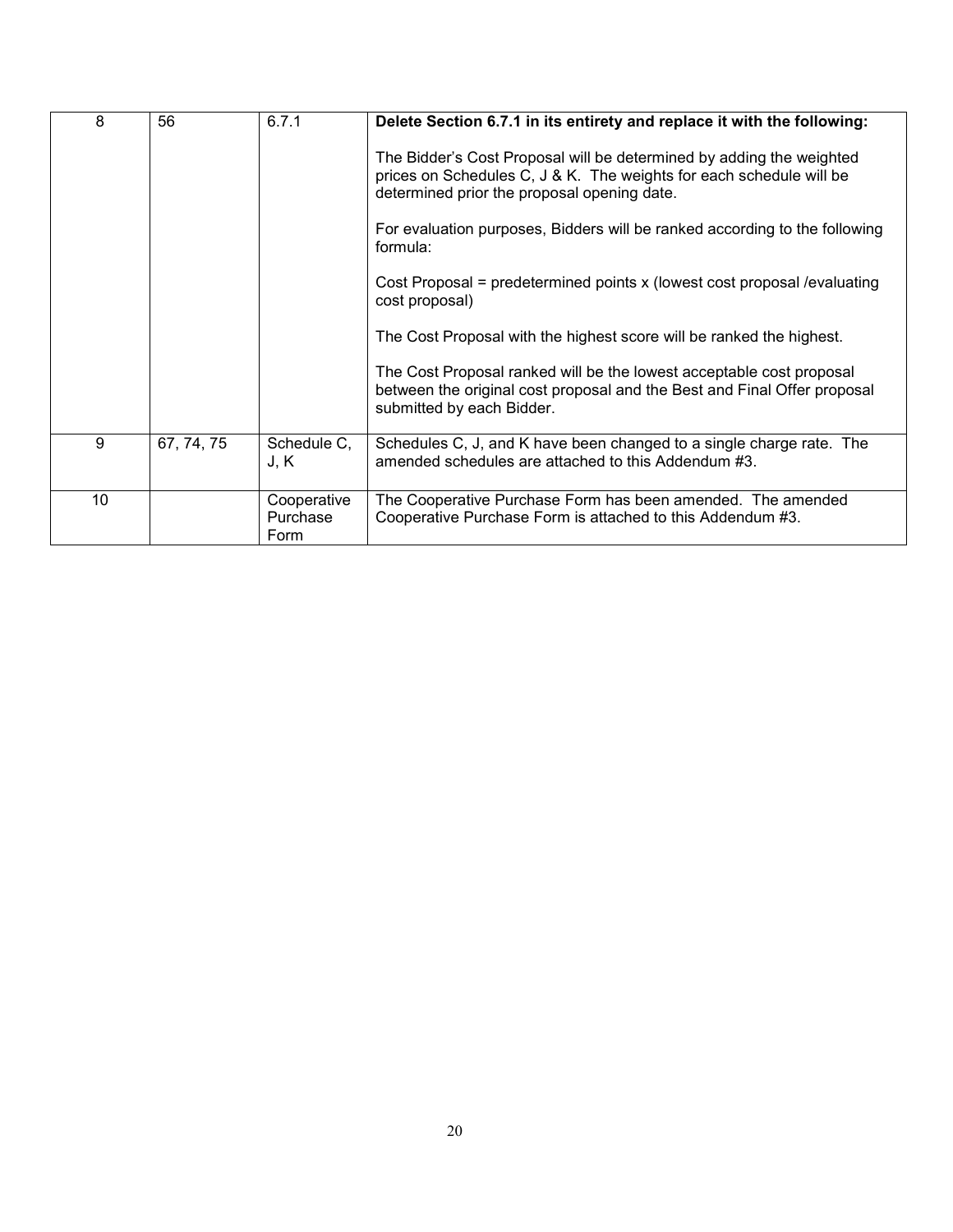## **Inmate/Resident Telephone Control Service 14-X-22648**

## **Schedule C**

#### **BIDDER**

## **3.2.5 Call Billing**

**Provide all charges to be applied to all inmate/resident calls per 15 second intervals. No service charge or additional fees above the rate indicated in this Schedule C shall be billed to any party**.

| All Calls Per 15 Second Interval   Rate \$ |  |  |
|--------------------------------------------|--|--|
|--------------------------------------------|--|--|

**Failure to comply with the requirements may result in the proposal being deemed nonresponsive.**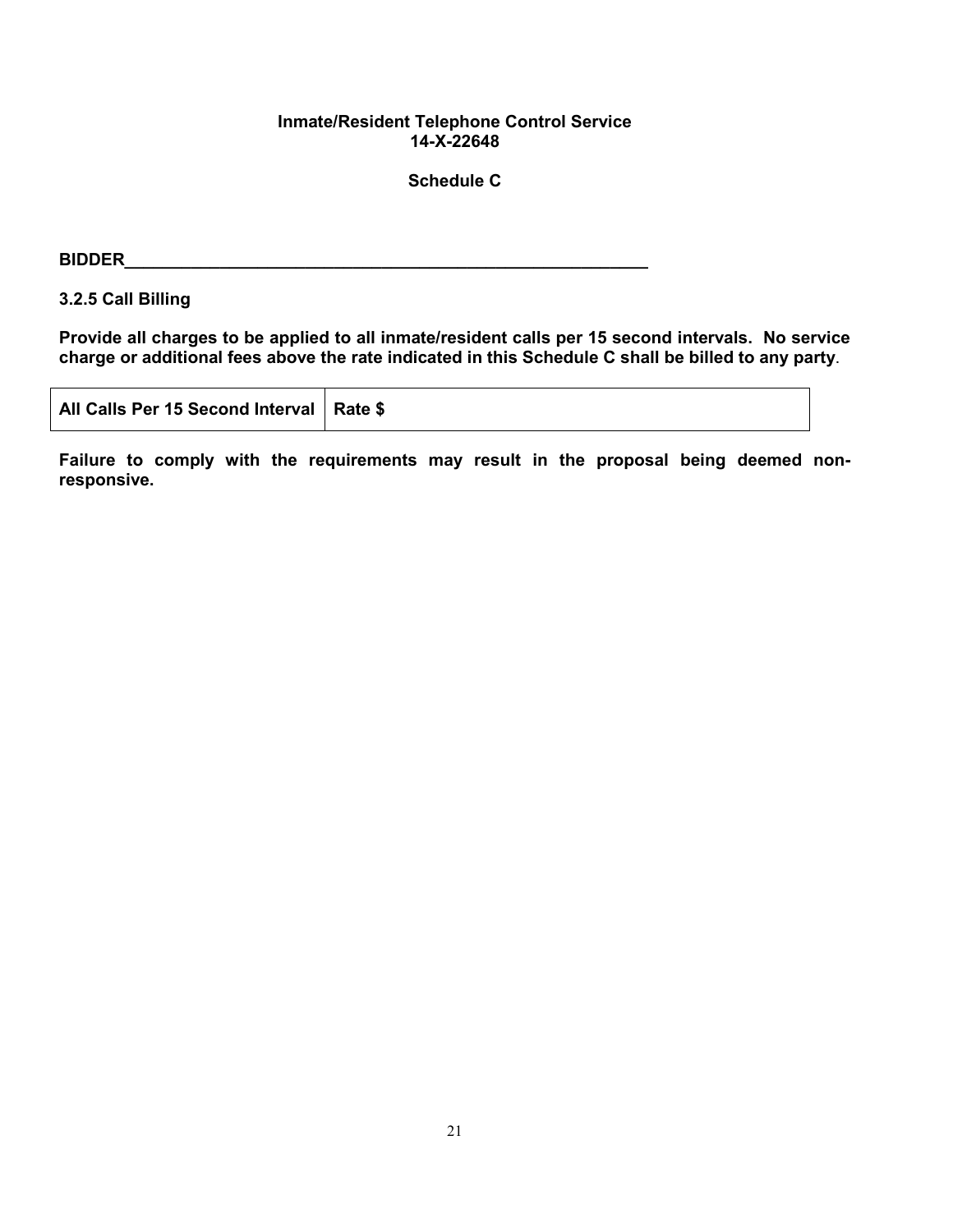### **Inmate/Resident Telephone Control Service 14-X-22648**

**Schedule J**

**BIDDER** 

**3.3.1.1 Voice Recognition Software**

**Provide the description and charges for the component parts to be applied to all inmate/resident calls per 15 second interval for the implementation of voice recognition software over and above the standard rate quoted on Schedule C.**

| All Calls Per 15 Second Interval   Rate \$ |
|--------------------------------------------|
|                                            |

**Failure to comply with the requirements may result in the proposal being deemed nonresponsive.**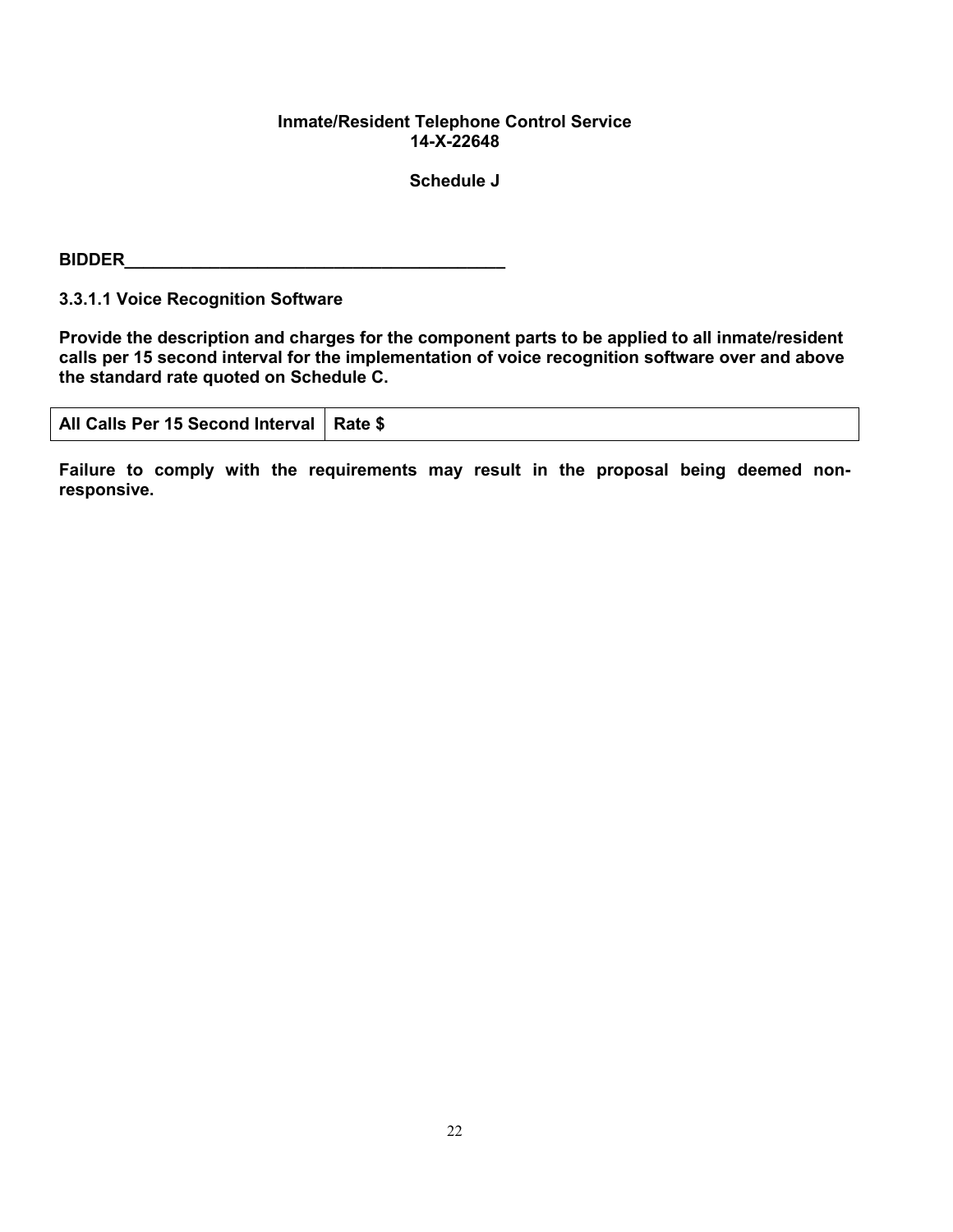### **Inmate/Resident Telephone Control Service 14-X-22648**

## **Schedule K**

# **BIDDER\_\_\_\_\_\_\_\_\_\_\_\_\_\_\_\_\_\_\_\_\_\_\_\_\_\_\_\_\_\_\_\_\_\_\_\_\_\_\_\_**

**3.3.1.2 Text Analytics**

**Provide the description and charges for the component parts to be applied to all inmate/resident calls per 15 second interval for the implementation of text analytics software over and above the standard rate quoted on Schedule C.**

| All Calls Per 15 Second Interval   Rate \$ |  |
|--------------------------------------------|--|
|                                            |  |

**Failure to comply with the requirements may result in the proposal being deemed nonresponsive.**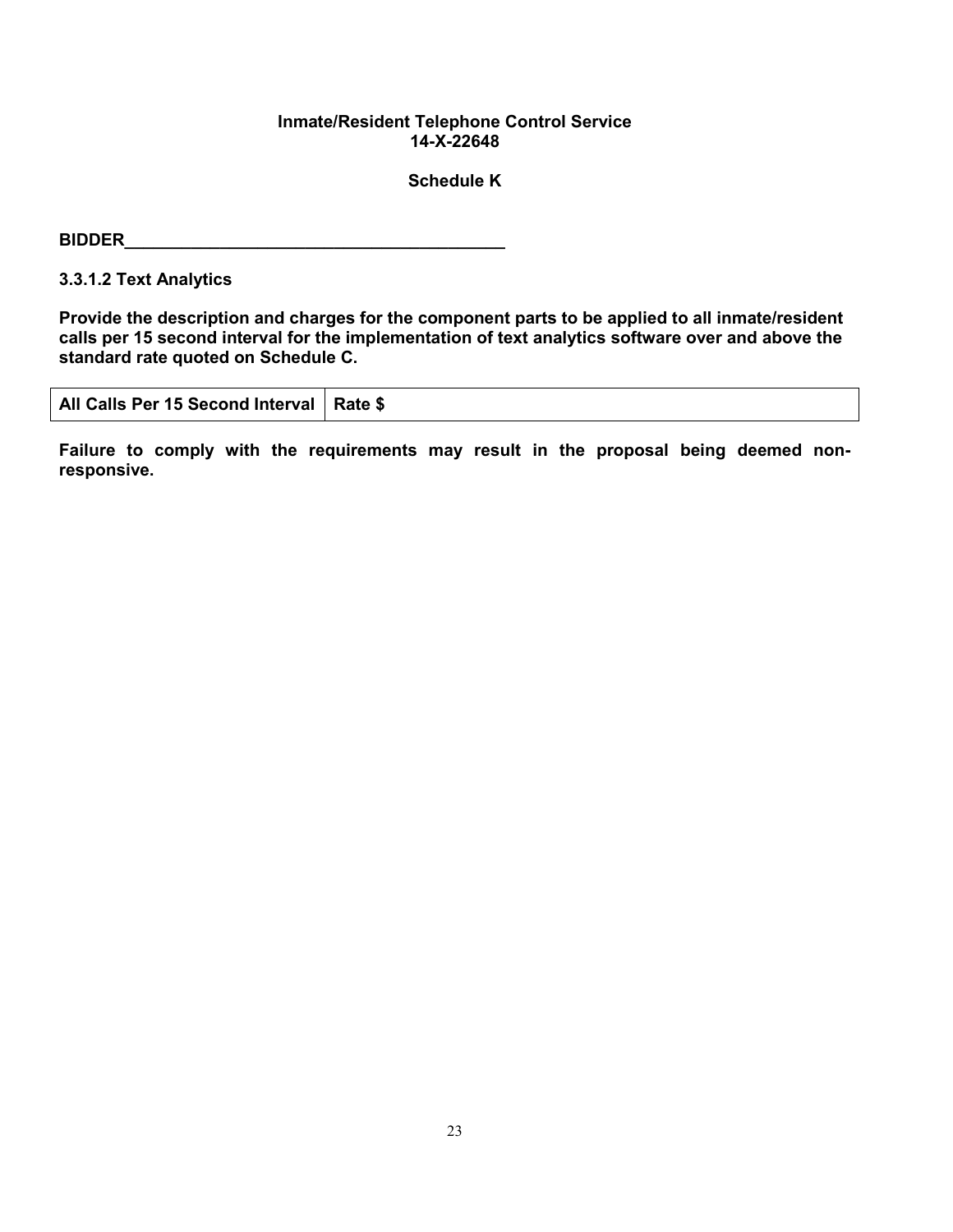#### **COOPERATIVE PURCHASING FORM**

| DEPARTMENT OF THE TREASURY    | SOLICITATION NUMBER: 14-x-22648 - Inmate Phones |
|-------------------------------|-------------------------------------------------|
| <b>PROCUREMENT BUREAU</b>     |                                                 |
| <b>STATE OF NEW JERSEY</b>    | <b>BIDDERS NAME:</b>                            |
| <b>33 WEST STATE STREET</b>   |                                                 |
| PO BOX230                     | <b>BIDDERS FEIN:</b>                            |
| <b>TRENTON, NJ 08625-0230</b> |                                                 |
|                               |                                                 |

#### IMPORTANT NOTICE

BIDDERS ARE ADVISED TO REVIEW THE ATTACHED REQUEST FOR PROPOSAL (RFP) AND ANSWER THE CONTRACT EXTENSION QUESTION LISTED BELOW.

#### AGREEMENT TO EXTEND STATE CONTRACT TERMS TO NEW JERSEY COUNTY CORRECTIONAL FACILITIES

THE QUESTION BELOW ELICITS THE BIDDER'S ADVANCE AGREEMENT TO OR REJECTION OF THE USE OF THIS STATE CONTRACTBY THE FOLLOWING ENTITIES:

N.J.S.A. 52:25-16.1 ALLOWS THE DIRECTOR TO EXTEND IN ADVANCE THE LOCAL USE OF STATE CONTRACTS BY INCLUDING A PROVISION FOR SUCH PURCHASES IN THE STATE CONTRACT.

N.J.S.A. 40:11-12 AND N.J.S.A. 18A:18A-10 TO ALLOW COUNTIES TO USE SUCH STATE CONTRACTS AND TO DEAL "DIRECTLY" WITH STATE CONTRACT VENDORS INSTEAD OF BIDDING THE ITEMS.

THE SAME PRICE MUST BE ESTABLISHED FOR THE STATE AND FOR LOCAL GOVERNMENTS; OTHER TERMS AND CONDITIONS ALSO MUST BE THE SAME UNLESS A PARTICULAR TERM OR CONDITION IS SPECIFICALLY IDENTIFIED OTHERWISE IN THE RFP BY THE STATE.

**A BIDDER'S WILLINGNESS TO EXTEND WILL BE A FACTOR IN DETERMINING THE STATE AWARD. THE DIRECTOR WILL "NOT" AWARD A SEPARATE CONTRACT FOR LOCAL USE. THE VENDOR MUST AFFIRMATIVELY INDICATE ITS CONSENT TO SUCH EXTENSION IN ACCORDANCE WITH THE PROVISIONS OF THE RFP, AT THE TIME OF CONTRACT AWARD, OR AT ANY TIME DURING THE PERIOD OF PERFORMANCE OF THE CONTRACT.**

DO YOU AGREE TO EXTEND THE STATE CONTRACT AWARDED AS A RESULT OF THIS RFP TO THE AFOREMENTIONED ENTITIES AT THE SAME PRICE AND COMMON TERMS AND CONDITIONS?

#### YES NO

IF THE BIDDER DOES NOT CHECK "YES" OR "NO" TO THE ABOVE QUESTION, THE ANSWER WILL BE CONSIDERED AS "NO".

NOTE: NO CONTRACT WILL BE EXTENDED TO THESE ENTITIES UNLESS THE DIRECTOR OF THE DIVISION OF PURCHASE AND PROPERTY SPECIFICALLY PROVIDES FOR THE EXTENSION AT THE TIME OF THE AWARD, OR AT ANY TIME DURING THE PERIOD OF PERFORMANCE OF THE CONTRACT.

Full Name (Print) Signature

Title Date

PBCOPIRev.8/13